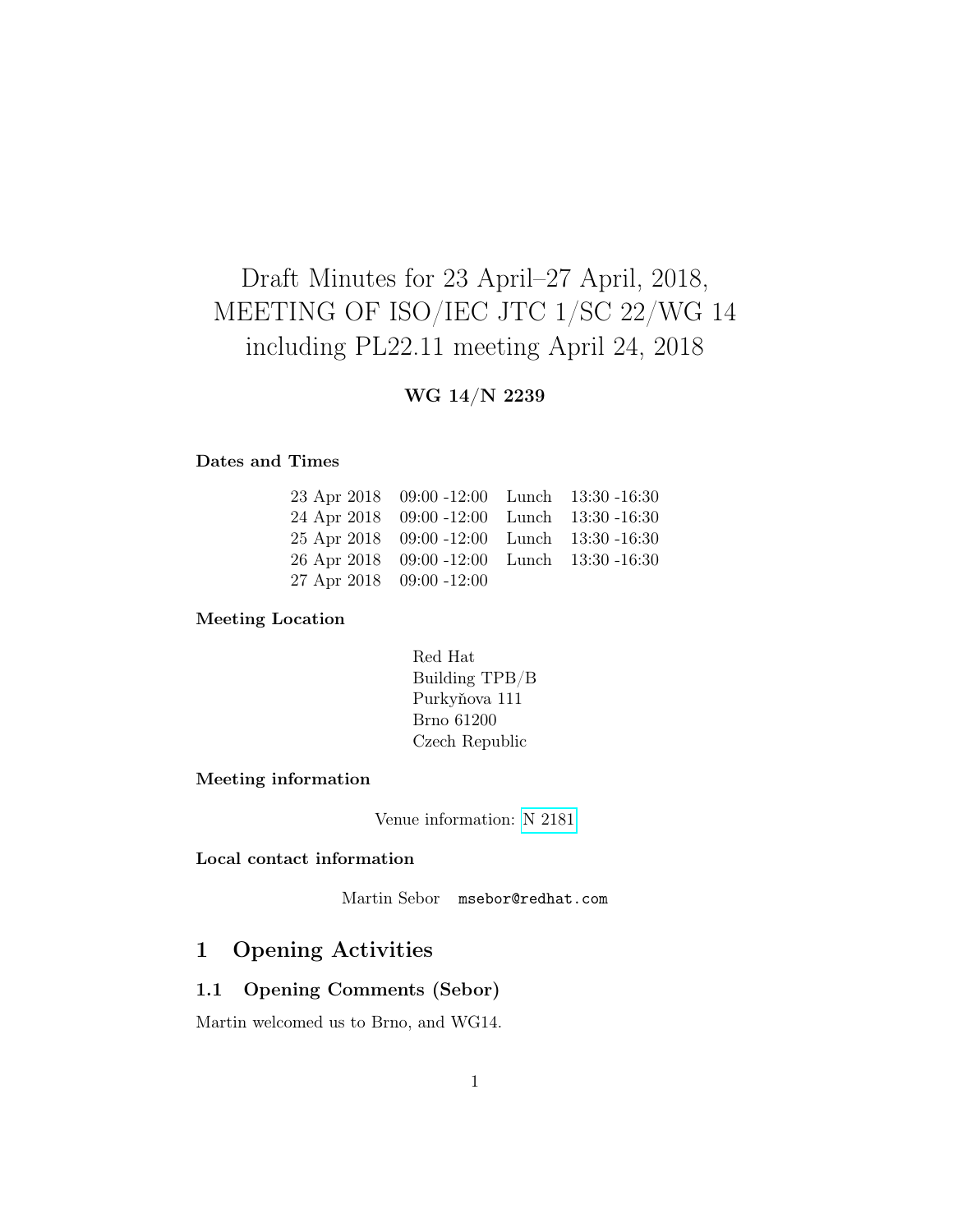| Name                | Organization               | NB         | Comments                        |
|---------------------|----------------------------|------------|---------------------------------|
| David Keaton        | Keaton Consulting          | <b>USA</b> | WG14 Convener                   |
| Daniel Plakosh      | CERT/SEI/CMU               | <b>USA</b> | WG14 ISO eCommittee Secretary   |
| <b>Blaine Garst</b> | The Planet Earth Society   | <b>USA</b> |                                 |
| Rajan Bhakta        | <b>IBM</b>                 | CA         | PL22.11 Chair                   |
| John Parks          | Intel                      | <b>USA</b> |                                 |
| Fred Tydeman        | <b>Tydeman Consulting</b>  | <b>USA</b> | PL22.11 Vice Chair              |
| Barry Hedquist      | Perennial                  | <b>USA</b> | dialed in                       |
| Tom Plum            | Plum Hall                  | <b>USA</b> | dialed in                       |
| Martin Sebor        | Red Hat                    | <b>USA</b> | host                            |
| Larry Jones         | Siemens PLM Software       | <b>USA</b> | WG 14 Project Editor, dialed in |
| Aaron Ballman       | <b>GrammaTech</b>          | <b>USA</b> |                                 |
| Clive Pygott        | LDRA                       | UK         |                                 |
| Jens Gustedt        | <b>INRIA</b>               | France     | WG 14 fallback Editor           |
| Lars Gullik Bjønnes | Cisco                      | <b>USA</b> |                                 |
| Florian Weimer      | Red Hat                    | <b>USA</b> |                                 |
| Arjun Shankar       | Red Hat                    | <b>USA</b> |                                 |
| Freek Wiedijk       | Plum Hall                  | <b>USA</b> |                                 |
| Robert Seacord      | NCC Group                  | <b>USA</b> |                                 |
| Philipp Krause      | Albert-Ludwigs-Universität | Germany    |                                 |
|                     | Freiburg                   |            |                                 |
| Victor Gomes        | University of Cambridge    | UK         |                                 |
| Kayvan Memarian     | University of Cambridge    | UK         |                                 |
| Peter Sewell        | University of Cambridge    | UK         |                                 |
| Keld Simonsen       |                            | Denmark    | dialed in                       |

## 1.2 Introduction of Participants/Roll Call

## 1.3 Procedures for this Meeting (Keaton)

The Meeting Chair and WG14 Convener, David Keaton, announced that procedures would be as per normal. Everyone was encouraged to participate in the discussion and straw polls.

Straw polls are an informal WG14 mechanism used to determine if there is consensus to pursue a technical approach or possibly drop a matter for lack of consensus. They are voted on by a show of hands for people that approve, reject or abstain, respectively (denoted by #approved/#reject/#abstain in the minutes) on the poll question. Straw polls are not formal votes, and do not in any way represent any National Body position. National Body positions are established in accordance with the procedures established by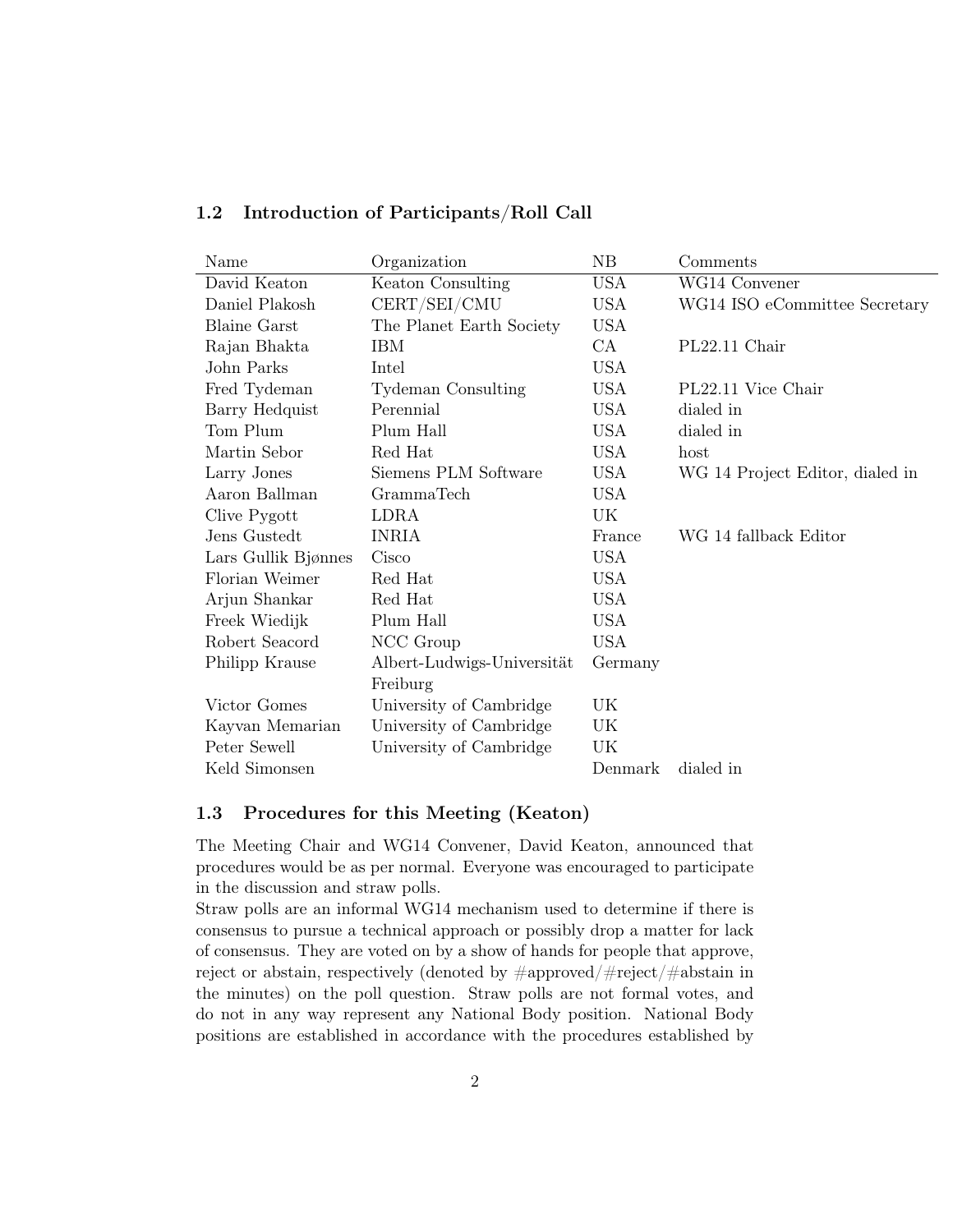each National Body.

INCITS PL22.11 members reviewed the INCITS Anti-Trust and Patent Policy Guidelines at: [http://www.incits.org/standards-information/](http://www.incits.org/standards-information/legal-info) [legal-info](http://www.incits.org/standards-information/legal-info)

All 'N' document numbers in these minutes refer to JTC1 SC22/WG14 documents unless otherwise noted.

The primary emphasis of this meeting was to review the progress of our subgroups, work on Clarification Reports and review documents that were presented to WG14.

Participants are requested to register on ISO's site for this meeting. David Keaton is the meeting Chair. Jens Gustedt is the Recording Secretary.

#### 1.4 Approval of Previous Minutes [N 2187](http://www.open-std.org/jtc1/sc22/wg14/www/docs/n2187.pdf)

The previous minutes have been amended for typos, etc. The previous minutes are approved by unanimous consent. The final approved Albuquerque minutes are N 2238 The draft Brno minutes are N 2239

### 1.5 Review of Action Items and Resolutions

ACTION: Blaine to reconcile N 2019 and N 2026 for DR469.

on hold

ACTION: Convener to coordinate with WG21 on the mechanics adding a 'C' or 'P' designated papers for proposals to WG14.

open

ACTION: Convener to update SD3 to go through the obsolescent features and future directions to decide what to remove for C2X.

done, this is now document N 2232

ACTION: Martin to split N 2145 into two proposals. One to define Generic functions, another to work on compound literals. done

**ACTION:**  $C++$  liaison members to indicate to WG21 that WG14 is good with N 2160 (Comma omission and deletion).

done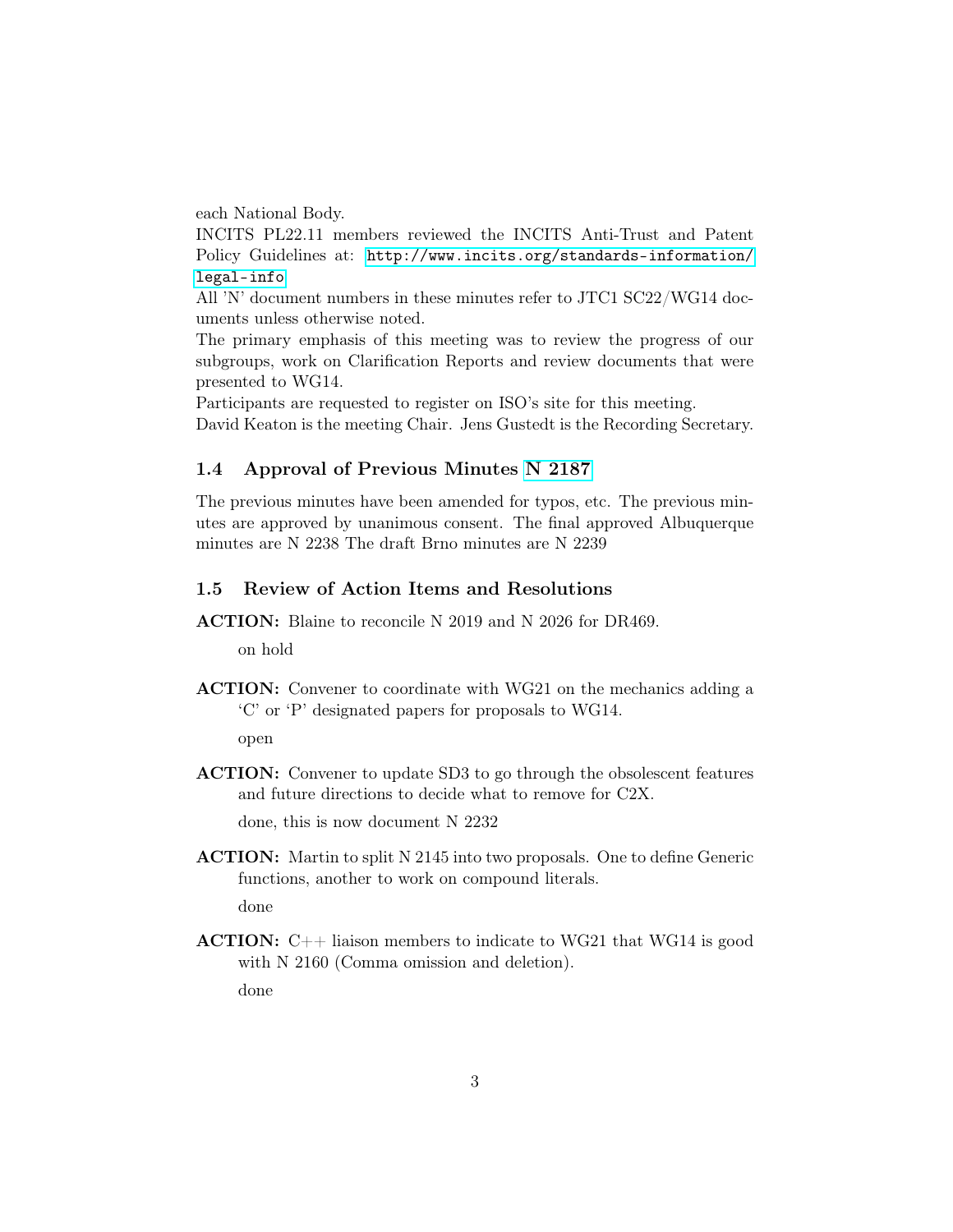ACTION: Larry to write a paper with any objections to N 2161 (left shift behavior).

open

- ACTION: Convener to update SD3 to point to N 2165 for attributes. done
- ACTION: Convener to add N 2186 to SD3.

done

- ACTION: Convener to write a response for N 2174 as an N document. open
- ACTION: Martin to write papers for the other items in DR496 that need attention or that he disagrees with.

done

ACTION: Clark to Supply new words for DR499 based on reflector message 14632.

open

- ACTION: Rajan to invite Clark specifically to the CFP meetings (not just in the reflector) to help resolve the cbrt example issue (CFP DR16). done
- ACTION: Convener to send the CPLEX document to the national bodies that agreed to participate on the work item. open

### 1.6 Approval of Agenda [N 2233](http://www.open-std.org/jtc1/sc22/wg14/www/docs/n2233.htm)

- Added:
	- 8.1: Discussion of "Reentrant APIs" N 2241
	- 8.2: Creation of a "memory model" working group
- Refused because considered too late by some participants:
	- Discussion of documents N 2245 and N 2246
- Deleted: None

approved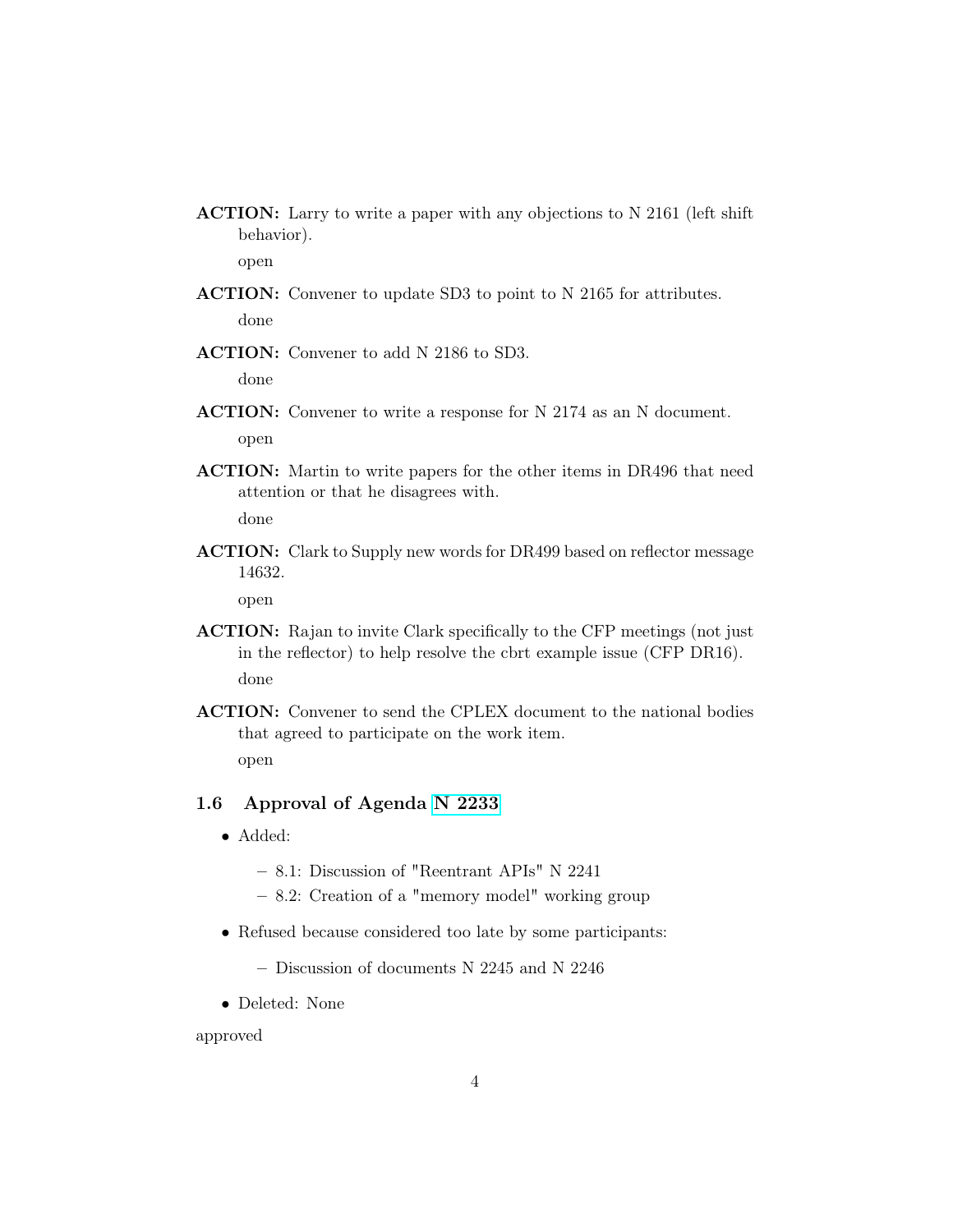## 1.7 Identify National Bodies Sending Experts

UK, USA, Canada, Germany, Denmark

## 2 Reports on Liaison Activities

## 2.1 sc22

nothing major

### 2.2 PL22.11/WG 14

- 1. New PL22.11 Chair Rajan Bhakta two ballots out
- 2. WG 14
	- Updated version of Standing Document 3 is [N 2232](http://www.open-std.org/jtc1/sc22/wg14/www/docs/n2232.htm)
	- update on C17:

C17 was sent to ISO on 2017-12-17.

The editors had to exchange several versions back and forth with ISO.

C17 FIDS is now in ballot.

The process was quite tedious: they pushed hard on modifications that are not even covered by written ISO documents.

Until the ballot is closed, we are not allowed to vote introducing new things into the standard, so people know what they are voting on.

The document with diffmarks to our previous internal document for the LAT<sub>EX</sub> transformation is [N 2240.](http://www.open-std.org/jtc1/sc22/wg14/www/docs/n2240.pdf) This document is password protected.

• N-documents

There is an ongoing discussion with ISO about our strategy to publish working drafts.

We are leaving the procedures in place until the discussion with them is closed.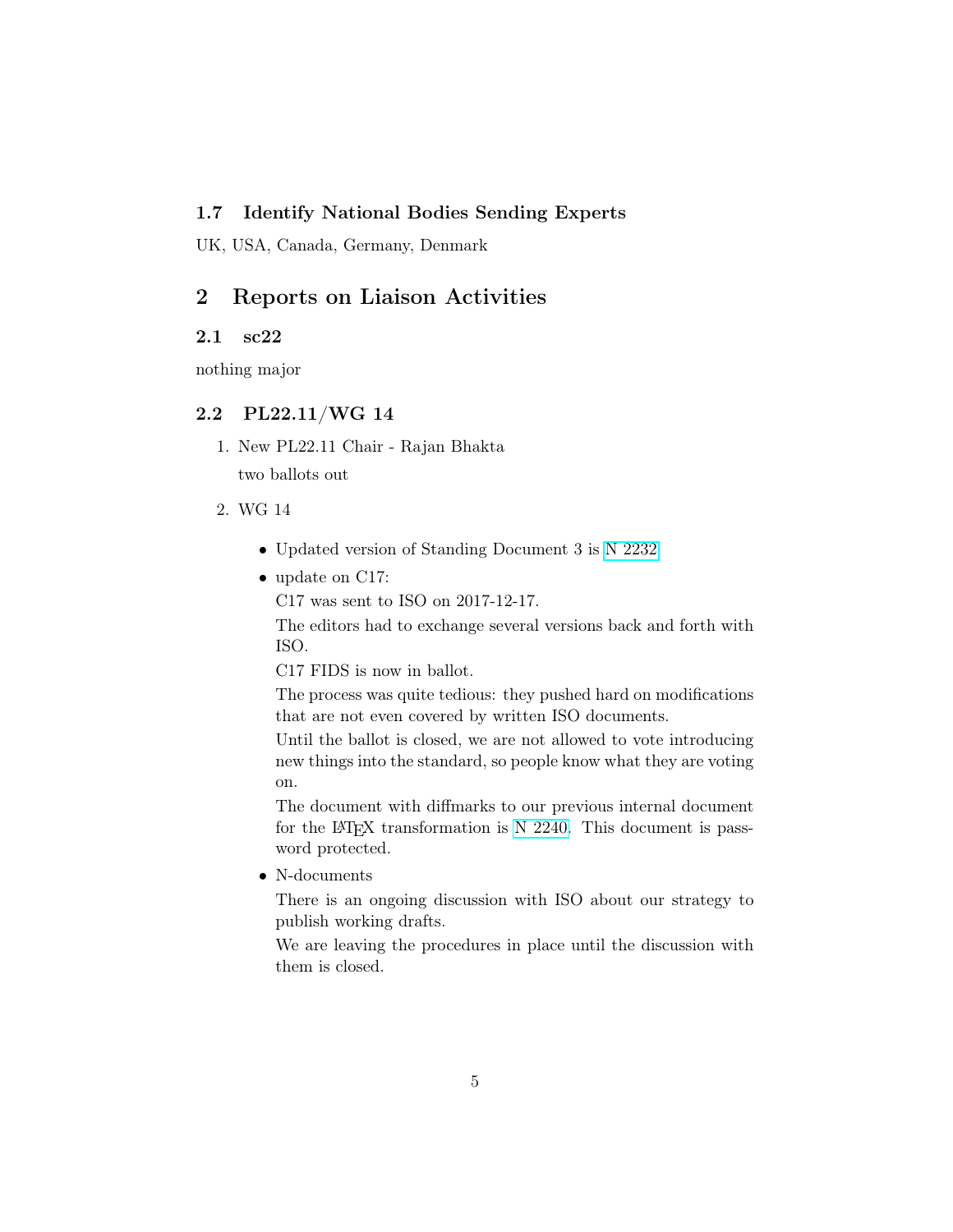## 2.3 PL22.16/WG 21

*Barry:* there is a document on specific differences between  $C_{++}$  and C, hopefully will make people aware of what's going on. Action: Barry to make this document available to us. Aaron: more papers to come for WG14 from WG21.

#### 2.4 PL22

#### 2.5 WG 23

Clive: The C language supplement for the WG23 report is in the final stages of editing prior to going out for vote. He thanks the WG14 committee for helpful comments during and after the Albuquerque meeting, and input from the UK C panel. The next version of the language independent "/main body/" is also getting close to going out for vote, probably by the end of 2018 or early 2019. The main additions are parallelism and inheritance. WG23 has started working with WG21 on a C++ supplement.

### 2.6 MISRAC

Clive: progressing slowly

#### 2.7 Other Liaison Activities

none reported

## 3 Reports from Study Groups

#### 3.1 C Floating Point activity report

- Continuing to work on DR's to the TS's.
- Continuing to work on IEEE 754:2018 binding.
- Looking for other possible issues when comparing binding to 754:2008 to validate we are binding correctly.

Blaine: What is the process to fold changes to the TS into C?

- Modifications to parts 1 and 2 are aimed to go into C2x.
- Parts 3, 4, and 5 should be rebased on C17 and new TS should be created.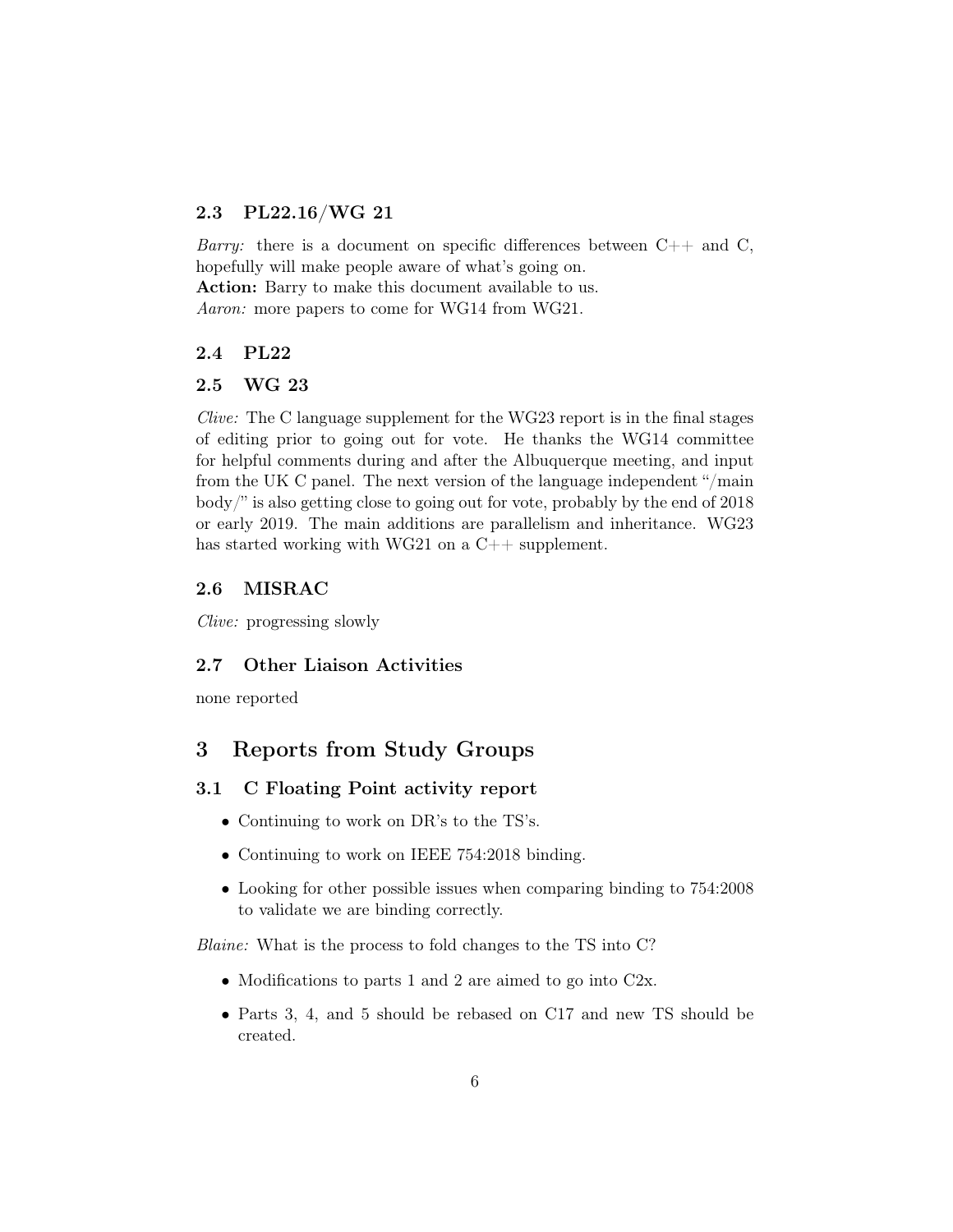### 3.2 CPLEX activity report

- There hasn't been a lot of participation from experts in the field.
- The contribution of the OpenMP community has increased via Tom's participation, though.
- It is suggest to wait before sending out the document until changes have completely been integrated.

#### 3.3 C Safety and Security Rules Study Group

- There are fortnightly meetings to discuss Misra.
- Blaine: process issues, are change requests expressed as TC?
- *Clive:* What is discussed is essentially a new document, but there is disagreement what is "safety and security".
	- is it a set of rules for new code?
	- or is it a set of rules to assess existing code?

## 4 Teleconference Meeting Reports

## 4.1 Report on any teleconference meetings held

The C17 editorial review committee met on Dec 6, 2018. It agreed that all changes required by WG14 had been integrated by the editors.

## 5 Future Meetings

## 5.1 Future Meeting Schedule

- Oct 15-18 2018, Pittsburgh
- spring 2019, Denmark (tentative)

#### 5.2 Future Mailings

- post-Brno, May 21, 2018
- pre-Pittsburgh, Sep 17, 2018
- post-Pittsburgh, Nov 13, 2018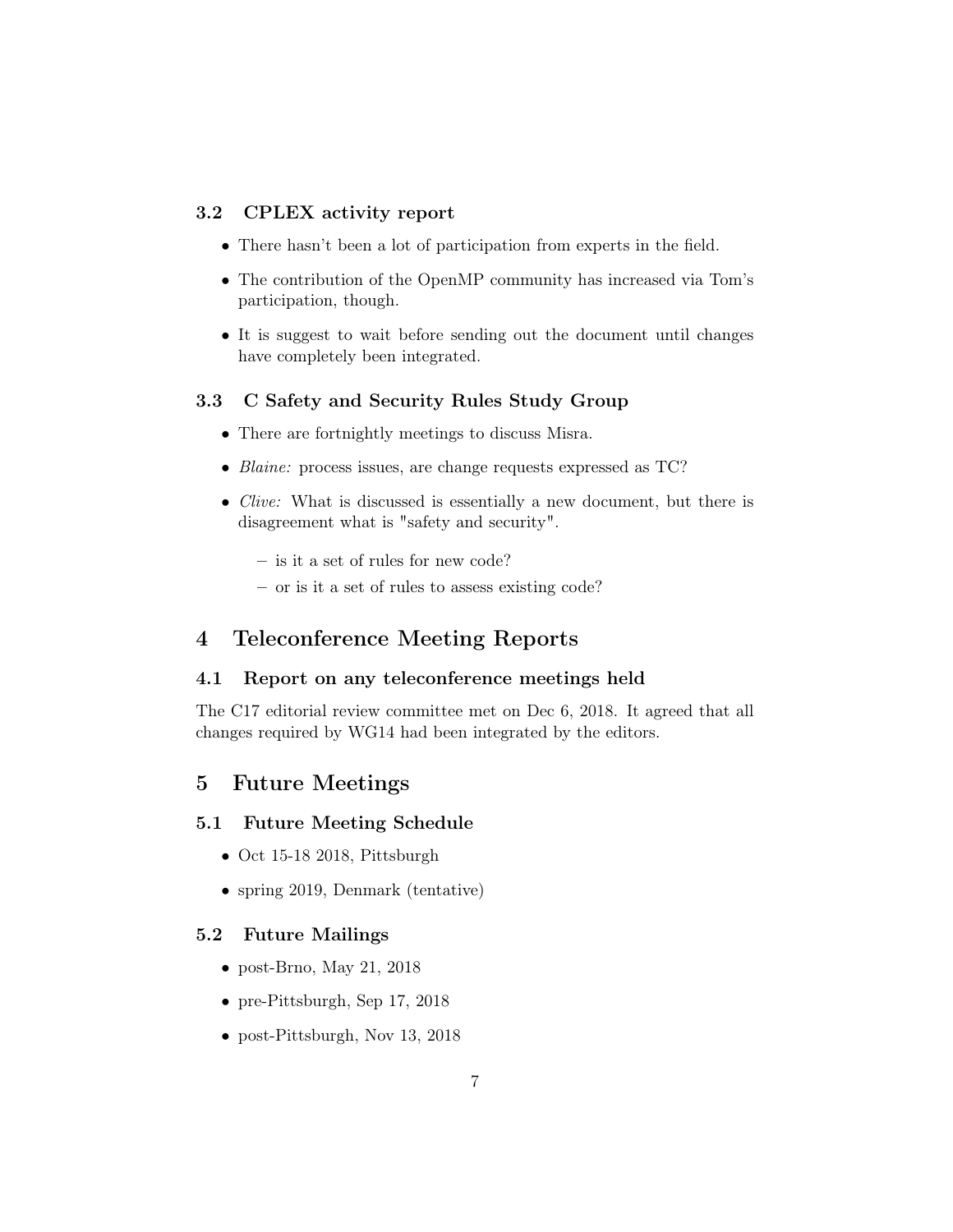## 6 Document Review

### 6.1 Harmonizing static\_assert with  $C++N$  2197

Presented by Aaron. Blaine: How is that implemented? Aaron: not very difficult in clang Rajan: Likes it. A minor editorial remark, there should be better wording for the optional argument. Considered editorial. Florian: There may be intersection with Martin's proposal on assert. ACTION: Aaron will look into that. *Blaine:* What is the procedure to integrate this request into C? Rajan: Suggest to move it into SD3. Martin: Why not informally move it into C2x? David: At beginning of the Pittsburgh meeting will be going through SD3.

Straw poll: Shall we add the proposed changes of N 2197 to SD3? 17 approved, 0 reject, 1 abstain

ACTION: David to add the proposed changes of N 2197 to SD3.

#### 6.2 Adding the u8 character prefix [N 2198](http://www.open-std.org/jtc1/sc22/wg14/www/docs/n2198.pdf)

Presented by Aaron. A problem is to formulate this the same way as for  $C_{++}$ .

Blaine: How can we be sure that implementations choose the right encoding? Aaron: There are macros for UTF16 and UTF32.

Rajan: He would not want have all of UTF8 possible in u8 characters.

Jens: There is no ambiguity for u8, this talks about one byte code presentation in UTF8. This is just the intersection of Unicode and ASCII.

Florian: What happens if the character doesn't fit into one byte?

Aaron: If this is something that doesn't fit into one byte then we should have UB.

Philipp: This should be implementation defined just as it is for plain character constants.

Florian: u8 should not be in the paragraph for wide strings or characters, because these are not wide characters.

Jens: Is this char or unsigned char?

Aaron: Wants to check which one is really needed for compatibility with  $C_{++}$ .

Rajan: Would we need a macro as for **u** and **U** character constants?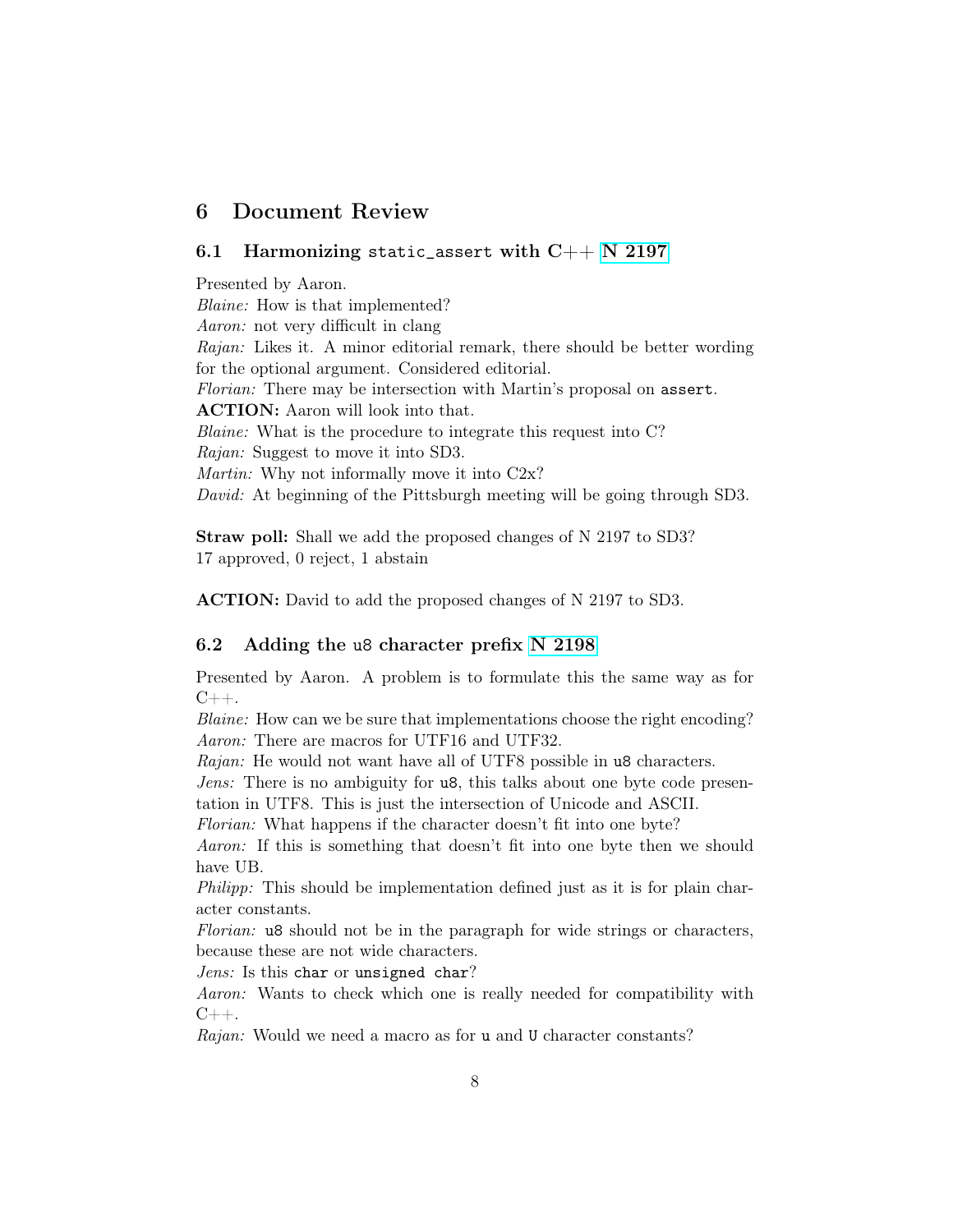Aaron: He doesn't think so.

Action: Aaron to present new revision that integrates the discussion.

## 6.3 Effects of repeated calls to mtx\_init with the same mutex [N 2190](http://www.open-std.org/jtc1/sc22/wg14/www/docs/n2190.htm)

Martin presents.

Blaine: Likes to see a more general fix to the threads section, because there are similar changes to make for cnd\_t.

Florian: Not clear if  $mtx_t$  are just handles or the mutex objects themself. The interface should allow both types of implementations.

David: Doesn't want it to have explicit UB.

Jens: It is currently defined behavior, because mtx\_init has to accept any valid pointer to a mtx\_t as an argument.

Blaine: Put the proposal into SD3.

Martin: Wants to make progress.

Action: Blaine to write up changes to threads that are necessary.

Rajan: Do we want incremental improvements like this or to we want have a global solution.

Jens: wants both.

Rajan: This paper in isolation is not enough.

- It needs the modification of terminology from "create" to "initialize".
- It needs the corresponding change to mtx\_destroy in N 2193.
- It doesn't talk about static mtx\_t that are default initialized.

#### 6.4 Effects of copying a mtx\_t object [N 2191](http://www.open-std.org/jtc1/sc22/wg14/www/docs/n2191.htm)

Martin presents.

Jens: This is the operational difference that he wants to have.

Blaine: We already have a phrase for a similar purpose in 7.21.3 p6 for FILE. Rajan: Allows that some implementation may still allow for copying.

Aaron: In  $C_{++}$ , a mtx\_t can't be copied.

Martin: It has to be UB because it is so in POSIX and we want to allow thin wrappers.

Jens: Is it allowed to copy mutex and initialize the copy afterwards?

Martin: In POSIX this is not allowed.

Jens: So it should state "copying is undefined".

Martin is ok with that change.

David: Likes the analogy to the FILE type.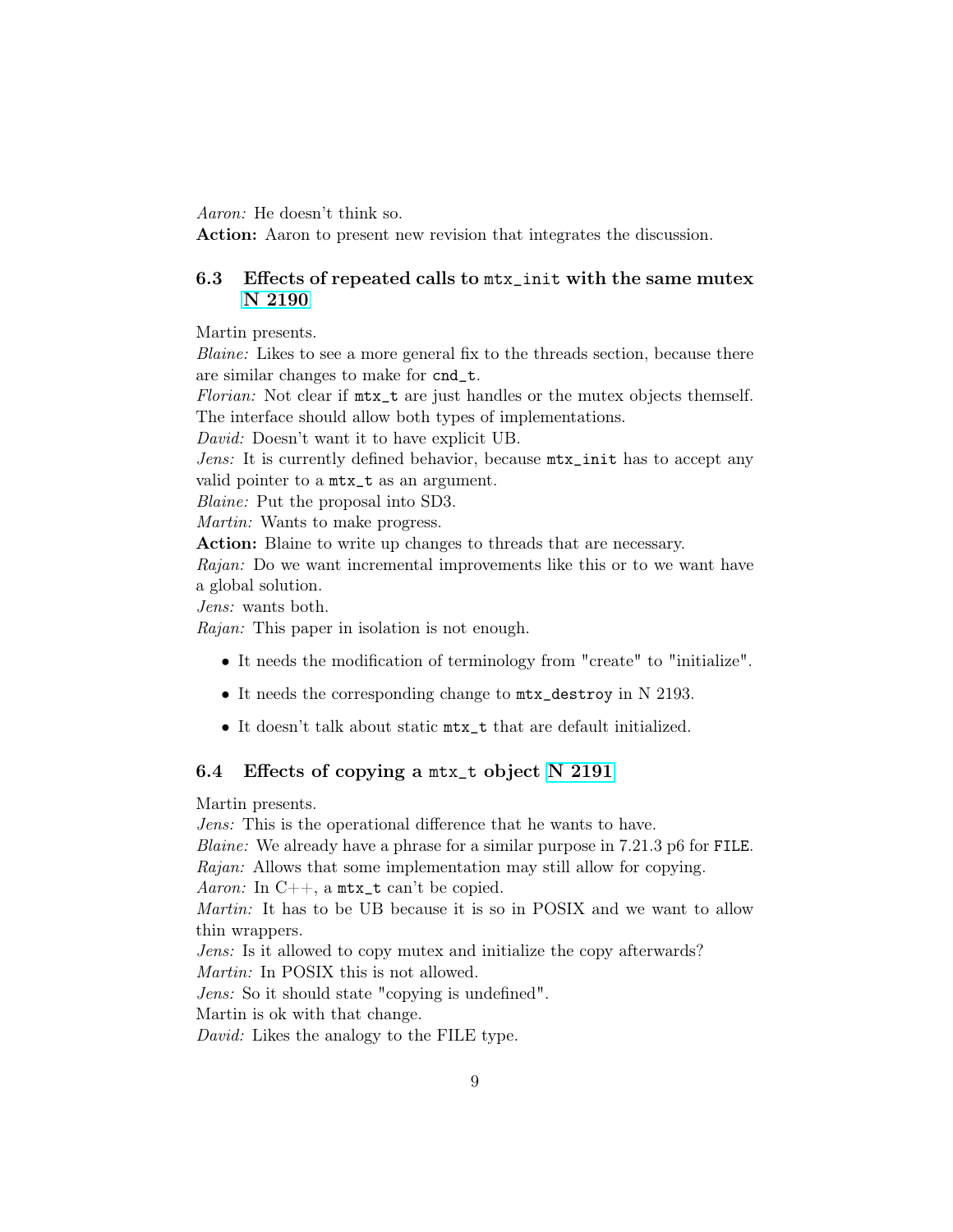## 6.5 Effects of calling mtx\_init with an invalid or null pointer [N 2192](http://www.open-std.org/jtc1/sc22/wg14/www/docs/n2192.htm)

Martin presents: Makes it consistent with all other functions in the C library. Blaine: The current resolution of DR493 leaves the return value for the case of a null pointer unspecified.

Rajan: This is not what is written in the Albuquerque minutes.

Martin: Concludes that everyone is happy with the proposed change. Only highlighted changes are proposed, no overwrite of C11 into C17 changes is intended.

## 6.6 Effects of calling mtx\_destroy with a uninitialized mutex [N 2193](http://www.open-std.org/jtc1/sc22/wg14/www/docs/n2193.htm)

Martin presents.

Larry: Remove the occurrence of shall in the proposed change.

Rajan: Doesn't like the term destroy.

Florian: Some implementations **require** to destroy a mutex before the end of its lifetime.

Blaine: The old phrase tells the user that there may be resources that can be wasted by not calling mtx\_destroy.

Martin: This is not a normative requirement on neither the implementation nor the user.

Rajan: The status quo with "resources" is not satisfactory. Put the part with the resources in a footnote.

Florian: There might be a synchronization problem, between different threads. Jens: Doesn't think so, because the standard is clear that synchronization is done accross mtx\_t functions with release consistency on call to the mtx\_unlock function and acquire consistency on the call to the mtx\_lock or a successful call to mtx\_trylock.

David: There is a missing comma after "locked" to make the phrase unambiguous.

Blaine: ok for the comma

Peter: "In use" is implying "happens before" relation. POSIX is bogus because they don't have the "happens before" relation.

ACTION: Martin to present new versions of these papers that take their interrelationship into account.

### 6.7 The deprecated attribute [N 2214](http://www.open-std.org/jtc1/sc22/wg14/www/docs/n2214.pdf)

Aaron: only changes on the surface in this version.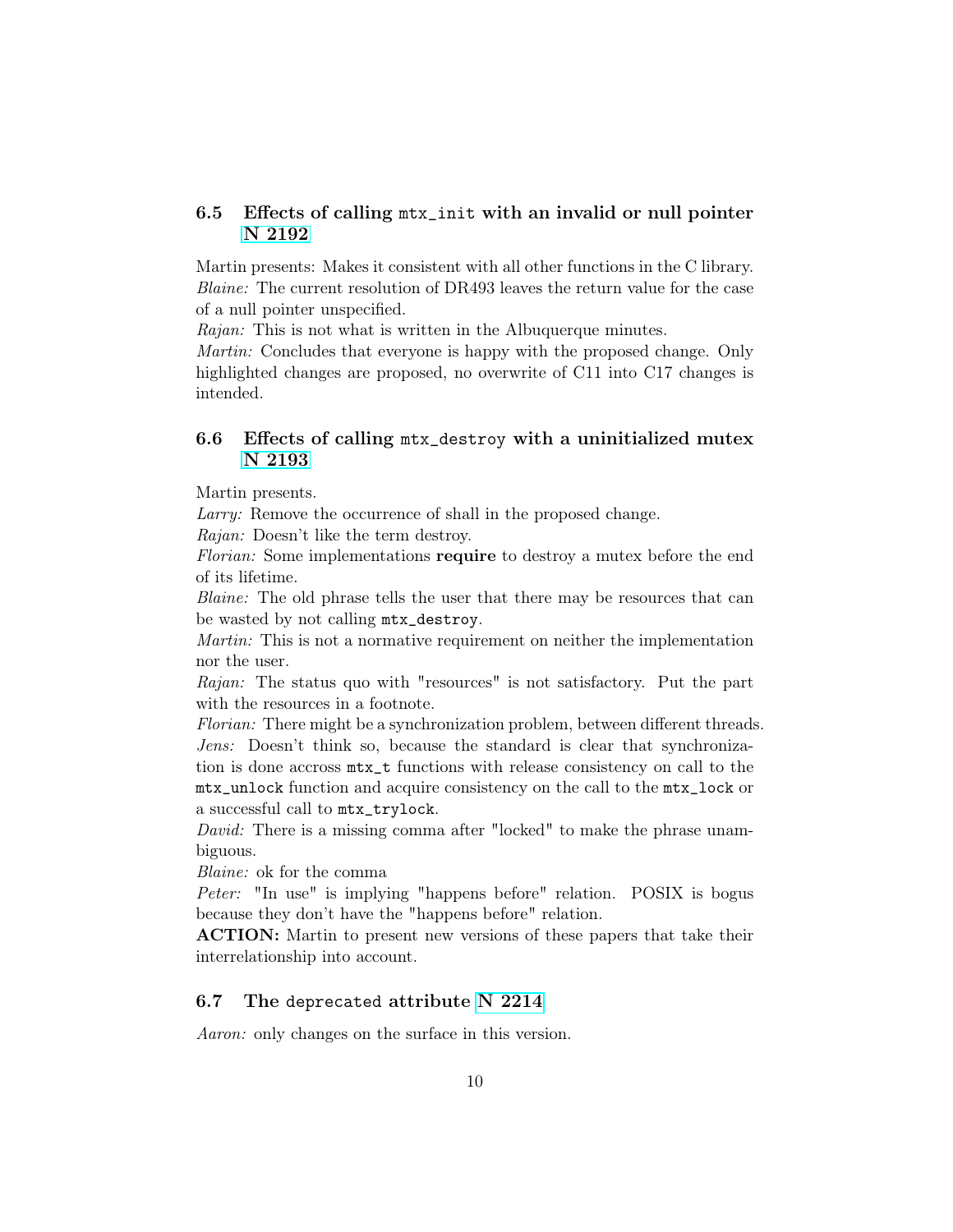Florian: In Java such functions can in turn use other deprecated functions. Aaron: This a question of QoI how much warning implementations would give in that case.

Martin: This would provide a escape hatch from the deprecation mechanism. Florian: You could use a define to deactivate a specific attribute.

Blaine: Are empty double square brackets valid syntax?

Aaron: yes

Aaron: Also "deprecated" is not a keyword and so using the identifier for a macro should be allowed.

Martin: We should say something about interaction between macros and attribute identifiers.

Florian: We have to specify what we want.??

Jens: Reminds of paper N 2175. It identified this problem of attributes names invading the identifier name space that is dedicated for user code. He still is convinced that this is a bad attitude and will cause much more problems in C than it does in C++.

Aaron: QoI usually allows to add \_\_ in front.

Florian: The  $\Box$  approach is annoying for C++ and they even would like to get rid of it.

Aaron: Do we want attribute tokens more like keywords?

Martin: Make it more clear to implementators how we want to protect user code from macro expansion.

Aaron: Attribute tokens can be replaced by a macro.

#### 6.8 The nodiscard attribute [N 2215](http://www.open-std.org/jtc1/sc22/wg14/www/docs/n2215.pdf)

Rajan: There is no mention for non-consistent annotations.

Florian: Is this just syntax based, or is it intended to be data flow analysis? Aaron: This is just syntax based.

Florian: Make this more explicit.

Rajan: Is it intended to be handled consistently between different TU?

Aaron: No, each TU gets the declaration (with or without) attributes that it sees and acts accordingly.

Florian: How are function pointers handled? Does the attribute apply? Aaron: We could do if it is considered to be useful. He will look into it and eventually coordinate with C++.

Aaron: Would we like to have a proposal that identifies functions of the C library that should be annotated with this attribute?

There seems to be consensus that this is a good idea.

Clive: Wants a pragma to switch this kind of diagnosis on and off.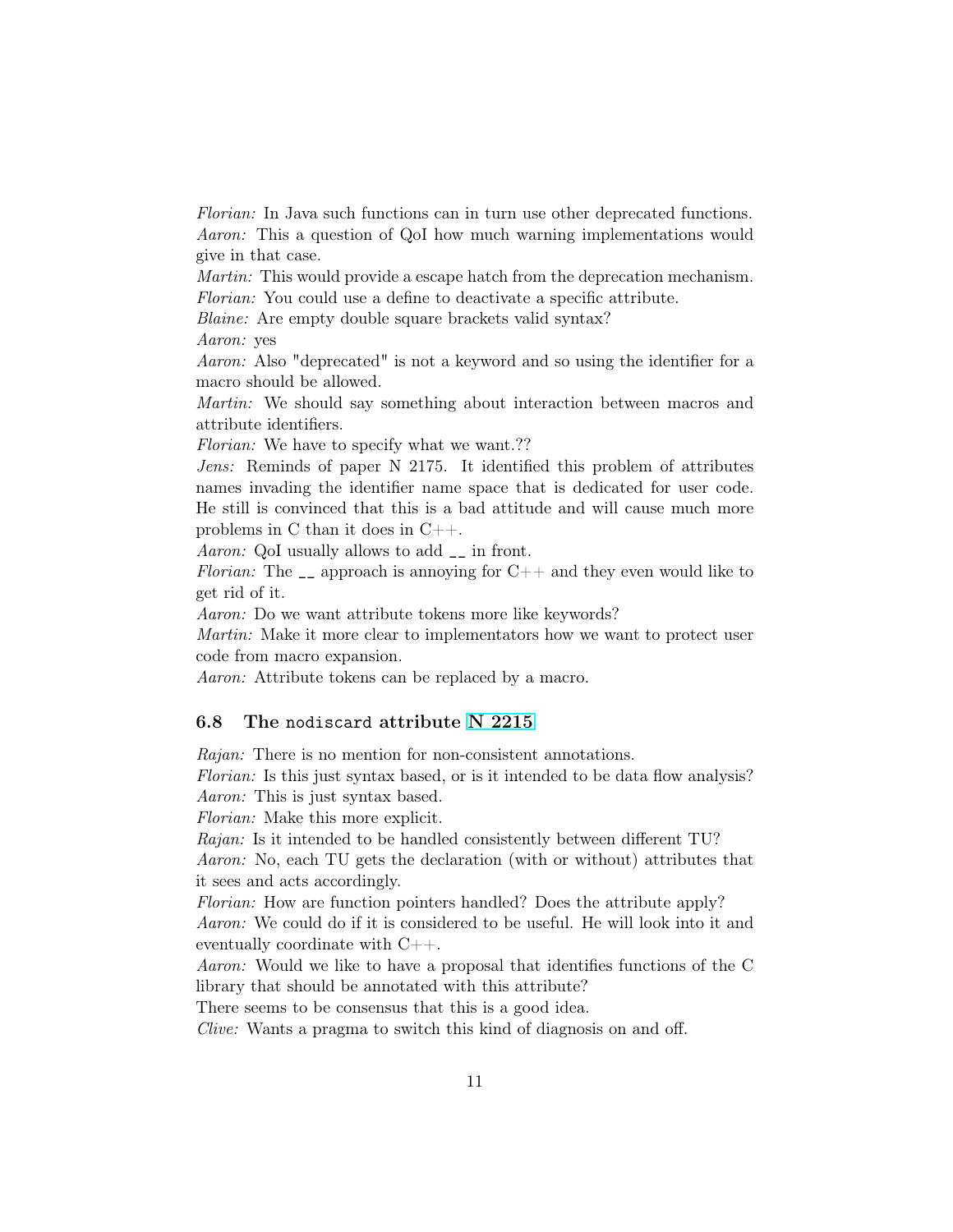#### 6.9 The fallthrough attribute [N 2216](http://www.open-std.org/jtc1/sc22/wg14/www/docs/n2216.pdf)

Philipp: He doesn't like the fallthrough attribute, because he thinks that it implicitly deprecates fallthrough in switch.

Aaron: Is already implemented by  $C_{++}$  and has been useful.

Florian: Compilers will do that anyhow.

Clive: This is useful for Misra.

Aaron: Expectation is that not to fallthrough is the common case.

Jens: Seconds Philipp in that he thinks that this somehow deprecates fallthrough. Florian: Having an "inverse" attribute to label switch statements would be more complicated to specify.

Philipp: doesn't see that.

JP: All these are code annotations that turn on or off diagnostics.

*Philipp:* No the other ones bump up diagnostic, this one is to turn them off in a specific place.

Clive: What is the cost of adding attributes, can't we have both approaches? Aaron: Basically the cost is specification, because implementations are allowed to ignore attributes, anyhow.

Blaine: This will give a lot of warnings on valid code.

Aaron: The default in existing compilers is not to have the diagnostic on.

Florian: Static analysis tools can profit from this attribute.

David: The idea has been around since 30 years.

JP: Existing practice, this just adds as common syntax.

Rajan: (editorial) There is need to change "warnings" to "diagnostics".

#### 6.10 The maybe\_unused attribute [N 2217](http://www.open-std.org/jtc1/sc22/wg14/www/docs/n2217.pdf)

Rajan: What is happening with all these papers? Replace the papers in SD3 with these ones.

Blaine: The least interesting of these attributes.

David: Would be most used by him.

Florian: Gcc has two different attributes. There is one  $(\text{attribute}(\text{used}))$ that tells the compiler to emit the symbol unconditionally, and then not to warn if it is not used.

Aaron: There is no expectation about symbol generation, so the one that is proposed here corresponds to their other one (attribute(unused)) that is purely a syntactic check.

ACTION: David to change to the current versions in SD3.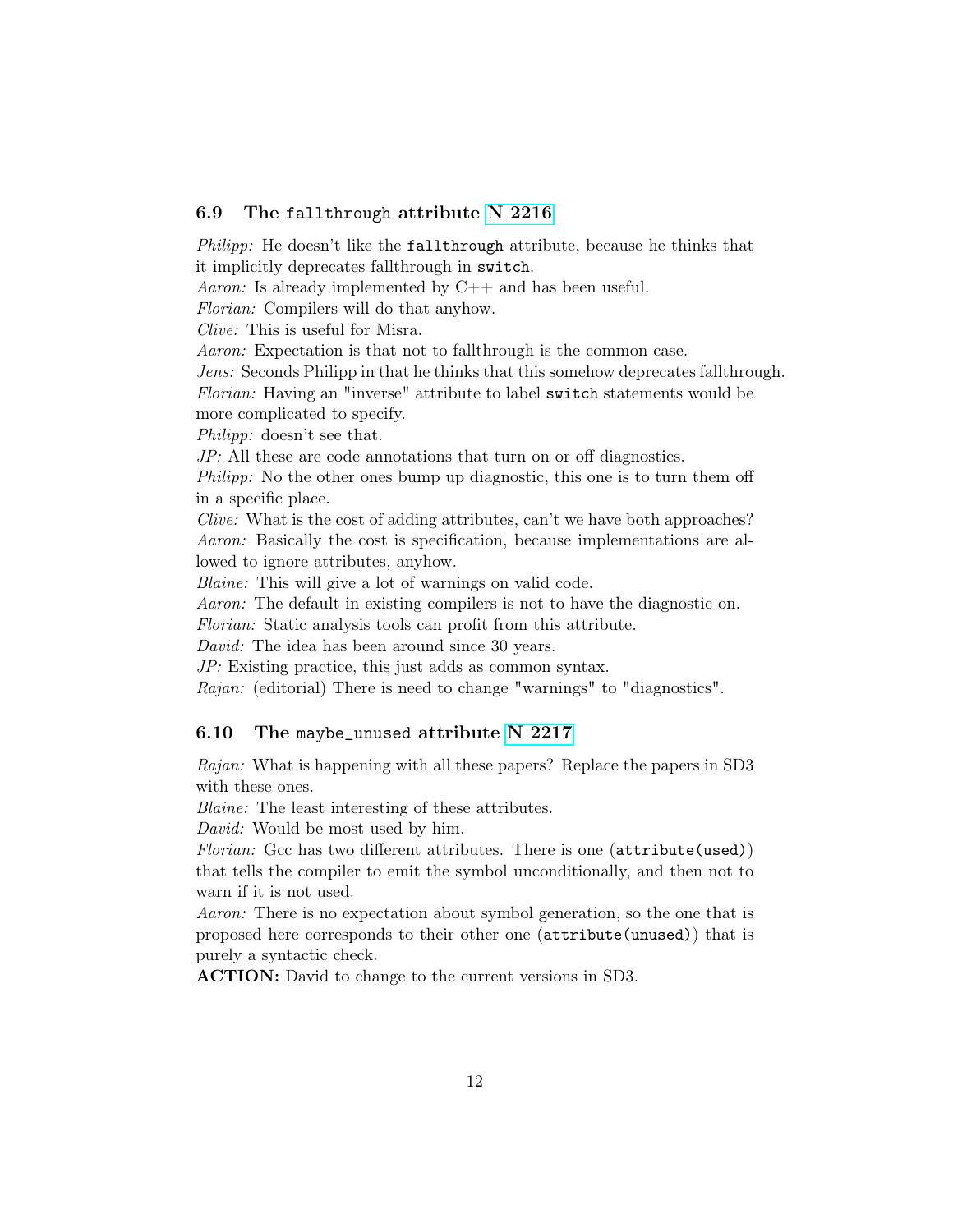## 6.11 Removal of Bullet 67 in Annex J.2 [N 2201](http://www.open-std.org/jtc1/sc22/wg14/www/docs/n2201.pdf)

Martin presents. It just is redundant. Larry: no strong opinion Martin: It came up because people go through the Annex to produce examples, e.g for Misra. Jens: Prefers to keep it in. Rajan: Do we know which of the other bullets make this redundant? No consensus to delete the bullet.

#### 6.12 Assert Expression Problematic For C++ [N 2207](http://www.open-std.org/jtc1/sc22/wg14/www/docs/n2207.htm)

Martin presents. Jens: It is how C talks about Boolean evaluation. Florian: They tried to use the ?: operator. Rajan: Why can't  $C++$  just undef and redefine? Florian: Problems when passed to intrinsics. Rajan: This sounds like a QoI issue. Martin: glibc rewrites headers *Jens:* would just removing  $"== 0" help?$ Martin & Florian: no David: The proposed text doesn't even help. David: Shouldn't we just introduce a "recommended practice" section that helps avoid the implementation as explicit comparrison with  $\mathcal{O}$ ? Rajan: (editorial) The macros false, true and bool should not be used in this part of the text, but their replacements. Florian: We will look if  $C++$  could work with this idea. Larry: Wants just to add recommended practice, but not to change the normative text.

Martin: We will put together a new document that just introduces recommended practice.

#### 6.13 Library Functions And Compound Literals [N 2208](http://www.open-std.org/jtc1/sc22/wg14/www/docs/n2208.htm)

Martin presents.

Jens: He sees the need for some change, here, but is not satisfied with the direction. Why should we constrain C library implementors not to use macros, where this is possible since always? He prefers to go for a completely different solution along the following: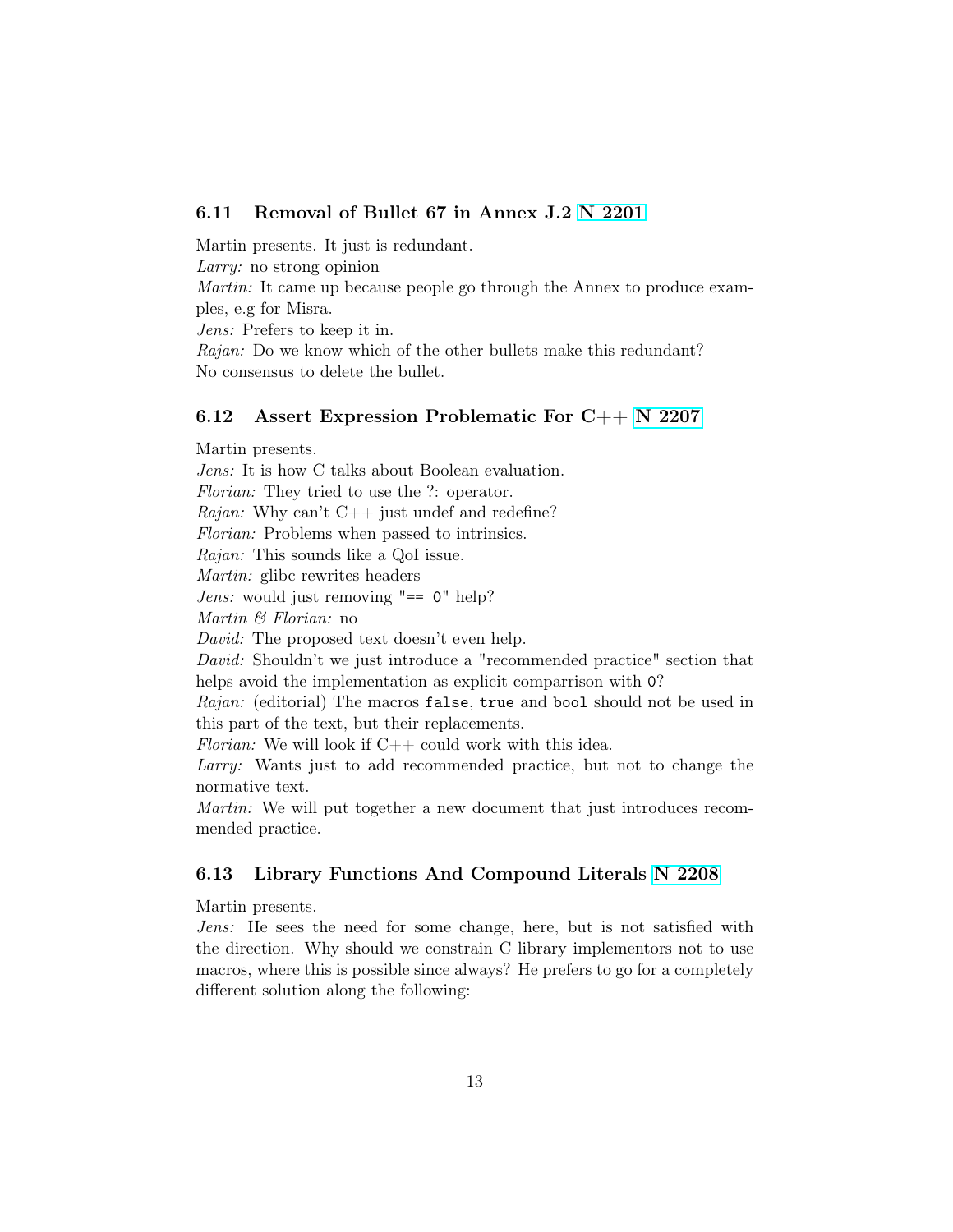Unless used in a #ifdef, #ifndef or defined construct, a call to a macro that replaces a library function call shall not have observable behavior that distinguishes it from such a function call. FOOTNOTE In particular, such a macro call must lexically be treated such that macro arguments that contain commas (compound literals) are handled as if passed to the corresponding function, and all sequencing properties of a function call must be observed.

Rajan: Against prohibition of macros. Inline is not the same. Other solution would be to take more care with compound literals.

David: Just add a footnote that recommends to put parenthesis around compound literals.

Martin: This doesn't address the existing code base.

Martin: Existing implementations that use macros for C library functions could change, and maybe have a less efficient implementation.

David: There are much more uses of memory in the wild than of compound literals that are used in C library function calls.

Blaine: Not sure that "compound literals" are an important issue. The cost for this change too high.

Rajan: We are focussing on "make compound literal work with the C library". High cost for minimal gain.

Straw poll: Is the committee interested in the resolution proposed in N 2208?

2 approved, 10 reject, 5 abstain

## 6.14 Clarifying the C Memory Object Model: Introduction to N 2219 - N 2222 [N 2223](http://www.open-std.org/jtc1/sc22/wg14/www/docs/n2223.htm)

Peter presents.

#### 6.15 Clarifying Pointer Provenance (Q1-Q20) v3 [N 2219](http://www.open-std.org/jtc1/sc22/wg14/www/docs/n2219.htm)

Peter presents an updated version that can be found at [http://www.cl.](http://www.cl.cam.ac.uk/~pes20/cerberus/notes97-2018-04-21-provenance-v4.html) [cam.ac.uk/~pes20/cerberus/notes97-2018-04-21-provenance-v4.html](http://www.cl.cam.ac.uk/~pes20/cerberus/notes97-2018-04-21-provenance-v4.html) Martin: Using "padding bits" in pointer values is undefined in gcc. Florian: There are extensions in gcc to support arithmetic in integers that are derived from pointer values.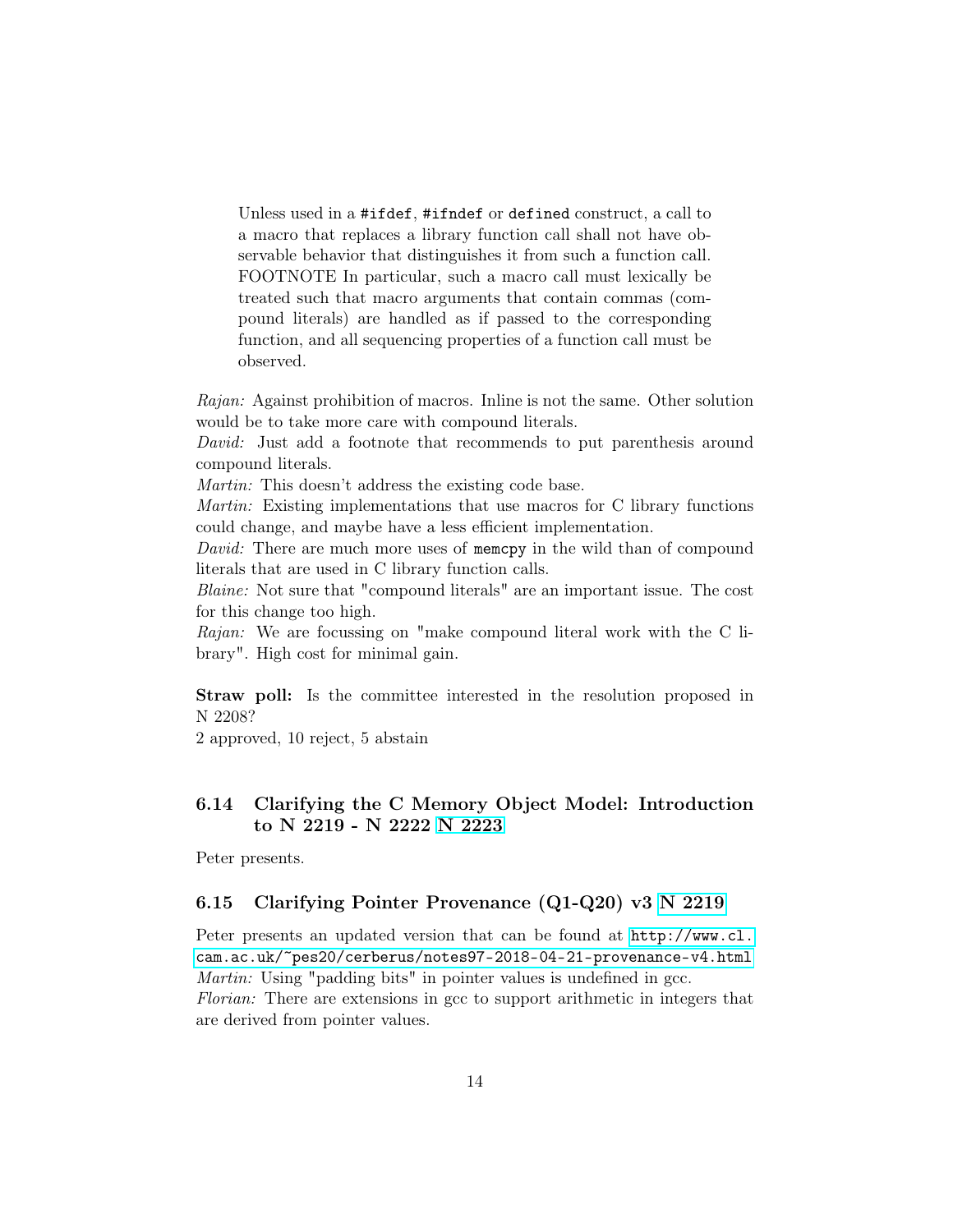• Q6 in this document:

Robert: Does this suggest to integrate more operations on pointers into the C standard?

Aaron: We should try to validate existing practice, so this wouldn't help.

Blaine: We can't assume that intptr\_t is available.

Philipp: It would be be surprising to have bit operations on pointers that are not consistent with pointer addition or subtraction.

• The no-provenance option:

Martin: What is the scope of the nop-providence option?

Jens: Why make provenance optional?

Peter: Linux e.g may depend on no-provenance.

• Q11, XOR linked list idiom:

Jens: How to handle re-constructed pointers?

Peter: Wildcard provenance was a first try to do that.

Blaine: Please add an example that masks pointers with XOR.

Florian: Intel MPX has a pointer check that uses sideline information and thus a simple byte-wise copy loop could not work. But this is dead anyhow.

• Q17, type punning

Martin: Do you want to make the answer to Q17 implementation defined?

• Q19, pointers via IO

Forian: This is basically done for dynamic linking.

Rajan: Thinks that Q19 has UB if the value in the file changed in the mean time.

• Q20, concrete address

Blaine: What about memory maps?

Blaine: There are hardwares that have different "kinds" of memories with different properties.

Philipp: The embedded C standard may have provisions for that.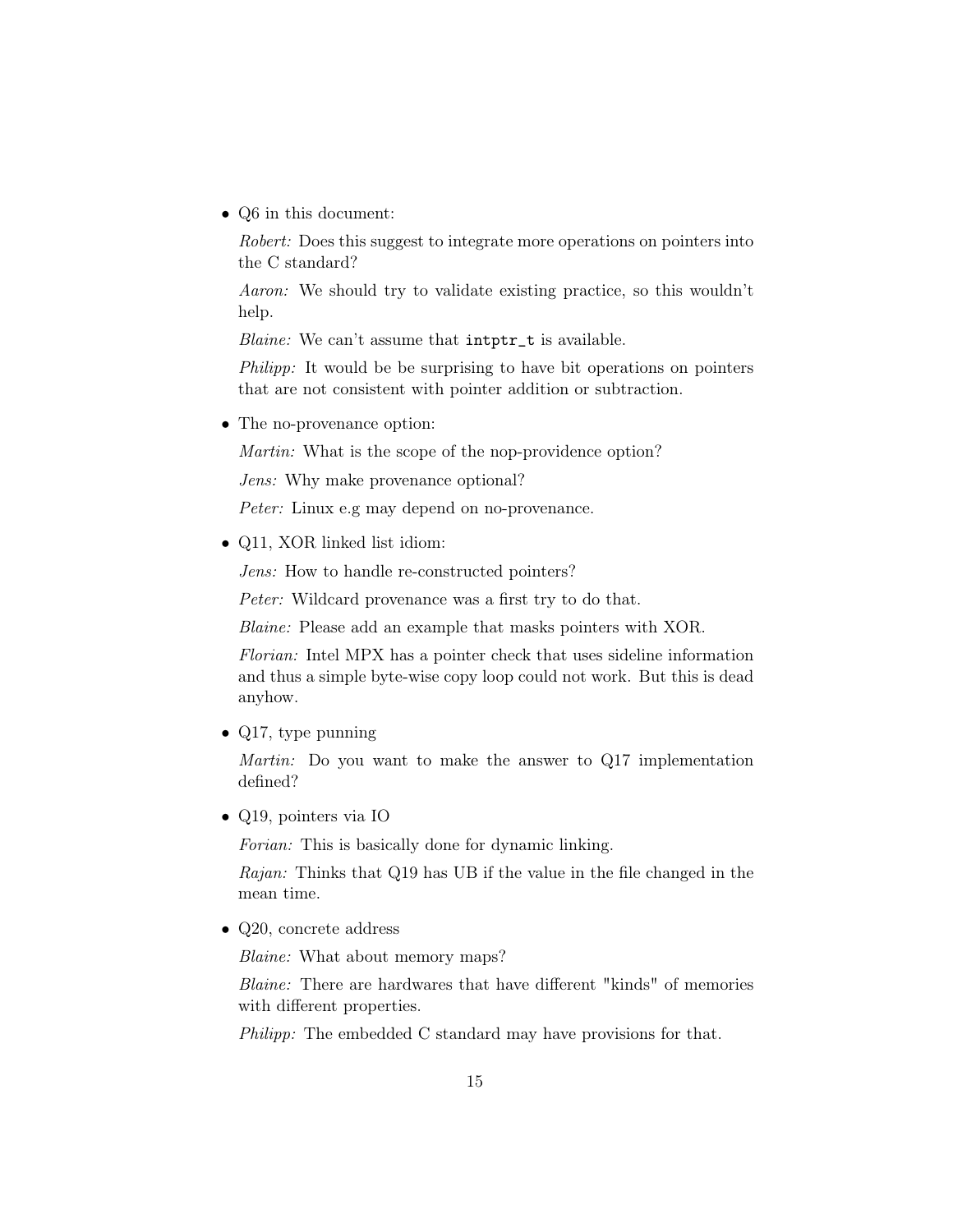• general questions

Peter: What is the granularity of provenance?

Jens: He would like to have it on the level of definition/allocation.

Peter: Has the impression that there is agreement on the provenance approach.

Florian: Concerned about transfer of provenance between pointers.

Peter: This is possible through some weird arithmetic.

Martin: Likes to have stricter rules such that require some kind of annotation that enforce break outs from the provenance model.

#### 6.16 Clarifying Trap Representations (Q47) v3 [N 2220](http://www.open-std.org/jtc1/sc22/wg14/www/docs/n2220.htm)

Handled together with the following.

## 6.17 Clarifying Unspecified Values (Q48-Q59) v3 [N 2221](http://www.open-std.org/jtc1/sc22/wg14/www/docs/n2221.htm)

Peter presents.

Martin: Who thinks that copying a partially initialized struct is UB? 3 participants.

Florian: Is  $x \rightarrow a = 0$  reading  $*x$ ?

David: No the standard does not define  $\rightarrow$  via the reference operator  $\ast$ .

Blaine: Wants default initialization and promote the use of calloc instead of malloc, such that objects are generally initialized.

Rajan: This does not necessary help for everything, since even with calloc pointers or floating point member may then be initialized but still have a trap representation.

Peter: Let us move to mail discussion, working group or off schedule discussion.

## 6.18 Further Pointer Issues (Q21-Q46) [N 2222](http://www.open-std.org/jtc1/sc22/wg14/www/docs/n2222.htm)

Not discussed because lack of time.

## 6.19 Atomic pointers in expressions [N 2209](http://www.open-std.org/jtc1/sc22/wg14/www/docs/n2209.htm)

Martin presents.

Jens: What about void \_Atomic\* for 6.5.15?

Aaron: Clang doesn't allow for that. They seem to diverge here, because they think that atomic types have to be complete.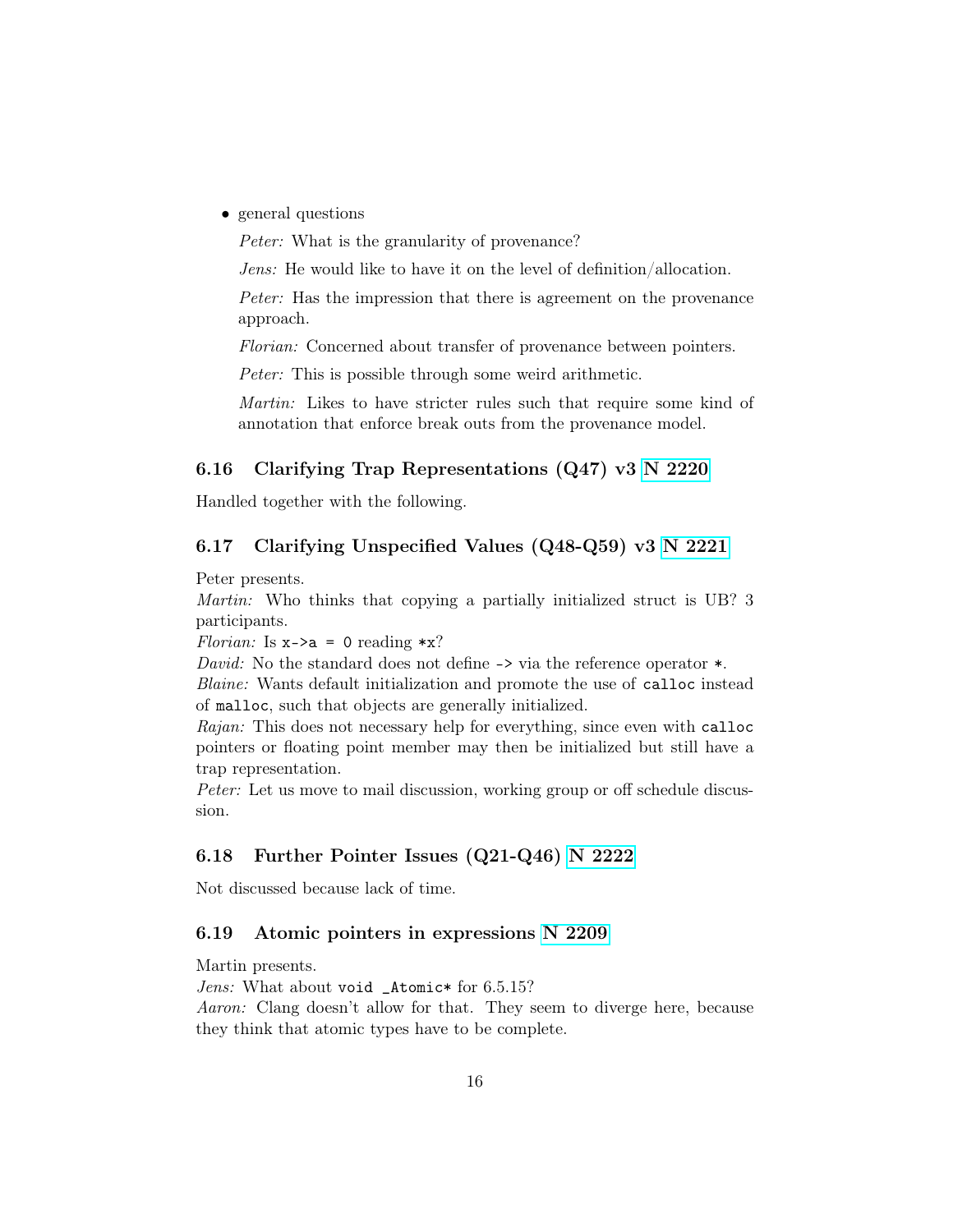David: Formulation for simple assignment should talk about pointers to atomic type.

Philipp: Pointer comparison should be handled consistent with assignment. We can assign from an unqualified pointer to a qualified pointer. But we can't assign from an unqualified pointer to an atomic qualified pointer. Since we can't assign these types of pointers, such pointers also should not compare equal.

ACTION: Martin to integrate the raised issues and present a new proposal.

#### 6.20 Signed integers are two's complement [N 2218](http://www.open-std.org/jtc1/sc22/wg14/www/docs/n2218.htm)

Aaron presents.

Aaron: This is an attempt to re-standardize C on a world where only two's complement is available.

Philipp: There are many C implementations out there that we don't know of.

Florian: This is just about the type, not about overflow handling.

Aaron: This is proposing changes where  $C_{++}$  has found consensus, not proposing changes where there wasn't.

Clive: How many of these compilers are C11?

Fred: For atomics the C standard alread requires to have two's complement. Robert: We already had that discussion for C11.

Martin: How much effort to we have to go through to know if there are still implementations that have different integer types?

Philipp: Is there an advantage in only allowing two's complement?

Aaron: Many people just already assume that.

David: It is also about adding slack for future implementations.

Blaine: The same question was asked in 1993 on comp.lang.c. He supports the change.

Freek: Should we also require similar properties about endianess?

Florian: Users make a lot of effort to accommodate different integer representations. Such code is a lot of work and it is effectively never tested because users don't have test platforms for it. Live would easier.

Rajan: What is the intent? Remove it, make it obsolencent?

Aaron: For the moment it is fact finding.

Blaine: Wants to clear that up for C2x.

Robert: Would this change 6.3.1.3 p3?

Peter: Unisys is based on C89.

Florian: TS 18661 part 1 defines a bunch of macros with "\_WIDTH" names. So there is influence of this proposal to the TS 18661.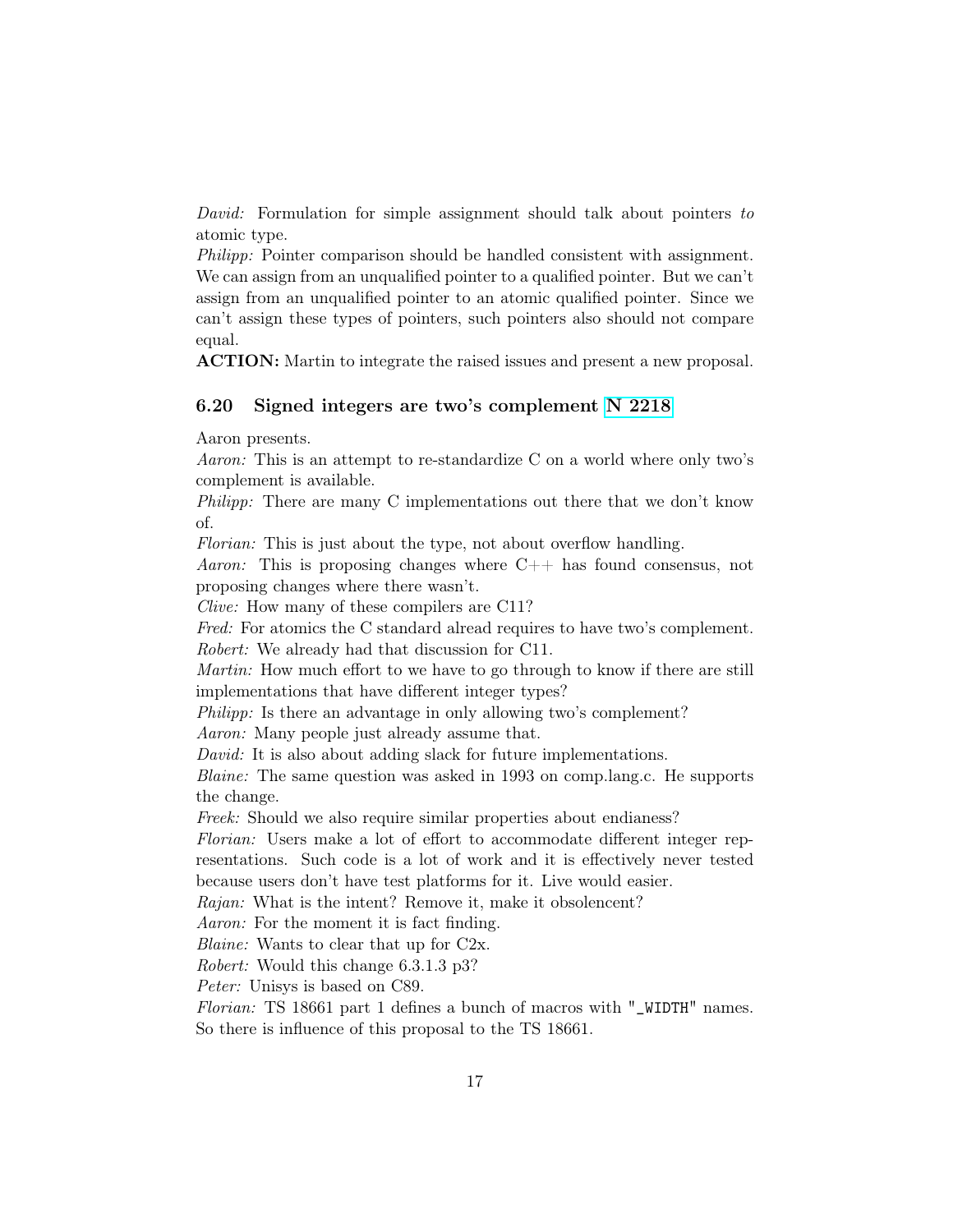Jens: The presented document has a problem with the formulation for bool. Florian: This is overselling, this is only part of the way. The removal of overflow provision are missing in his POV.

Rajan: Wants to see a vote just on the integer representations.

Straw poll: Is WG14 comfortable in removing ones complement and sign and magnitude from the C standard. 14 approved, 0 reject, 3 abstain

Aaron: Are there other issues that we want to bring back to WG21? Rajan: bool padding and overflow. Robert: To have right shift defined to be arithmetic would be problematic.

#### 6.21 Equality With true [N 2229](http://www.open-std.org/jtc1/sc22/wg14/www/docs/n2229.htm)

Martin presents.

Jens: In favor. This is a simple and clean solution.

David: Add words to the footnote to explain the casting trick.

Rajan: Some code could break with this change.

Aaron: Maybe it would be better to make it "recommended practice" than a footnote.

Blaine: For the example this could now introduce a warning for the inverse  $" != false"$ .

Blaine: sizeof(true) may change

Martin: This is the simplest change to accommodate the problem with the ctype.h functions.

Freek: Type change for the two constants. So users can know if they have some implicit conversions from integer to bool.

Blaine: This is invention. So we should be sure about the motives.

Straw poll: Do we want to change the types of the expansions of the macros false and true to be \_Bool? 12 approved, 1 reject, 5 abstain

Fred: Will test this change on his test suite.

## 6.22 Thread-local state for getenv, strtok, and set\_constraint\_handler\_s [N 2225](http://www.open-std.org/jtc1/sc22/wg14/www/docs/n2225.htm)

Florian presents.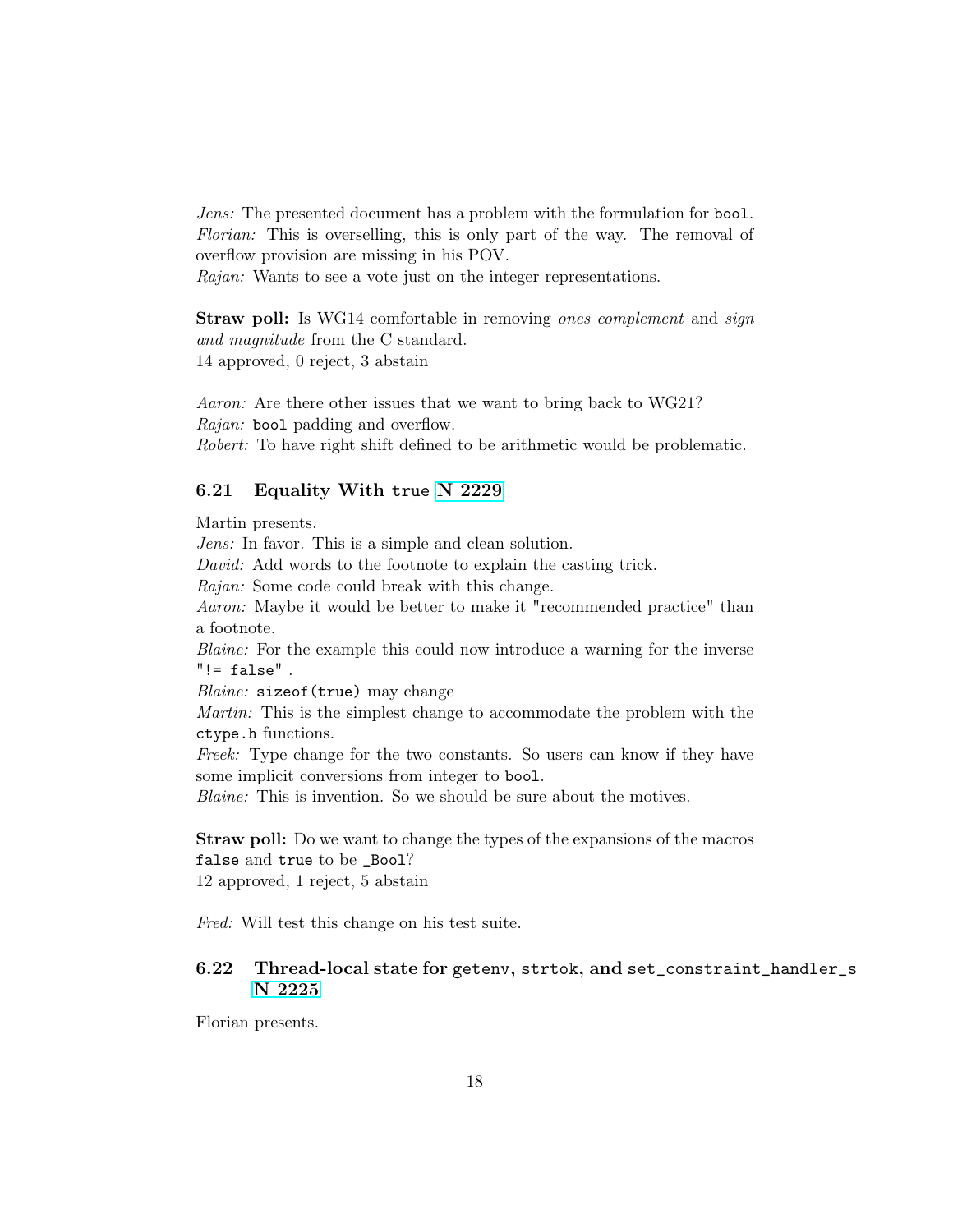Florian: the strtok function started all of this. Rajan: Why constrain it as much, that is, make it UB? Florian: We could use similar wording as in the other papers. Fred: Shouldn't we just say that strict should not be used in more than one thread. Philipp: Insert the following sentence between the 3rd and 4th sentence of 7.24.5.8.

When calls in the sequence happen from different threads, the behaviour is undefined.

Rajan: We are just looking a more acceptable version of this? Martin: Better use strcspn as an alternative in the footnote. Robert: There are actually three alternatives,

- strcspn
- to move strtok\_s from Annex K into the library
- replace strtok by strtok\_s.

Rajan: Use the updated language with "happens before" also for getenv or introduce a new interface.

Martin: Personal preference is not change Annex K but remove it.

Robert: Likes to impose thread local storage for set\_constraint\_handler\_s. Aaron: Shouldn't we take this out and delegate this to the secure coding group?

Robert: They are not the right group to study this.

Blaine: Revisit this topic when we review SD3 for C2x.

Rajan: Drop this and wait for the changes from the review.

ACTION: David to add N 2225 to the bullet 12 of SD3

ACTION: Florian to update the wording.

#### 6.23 Thread-local state for the program locale [N 2226](http://www.open-std.org/jtc1/sc22/wg14/www/docs/n2226.htm)

Florian presents.

Florian: Another solution would be to use POSIX functions. Peter: Do you really mean thread local storage duration or just thread specific semantics?

Jens: One problem is in the locale mechanism as such.

Jens: How to inherit a locale from the creating thread of a new thread? Keld: Inherit the locale from the "main" locale object?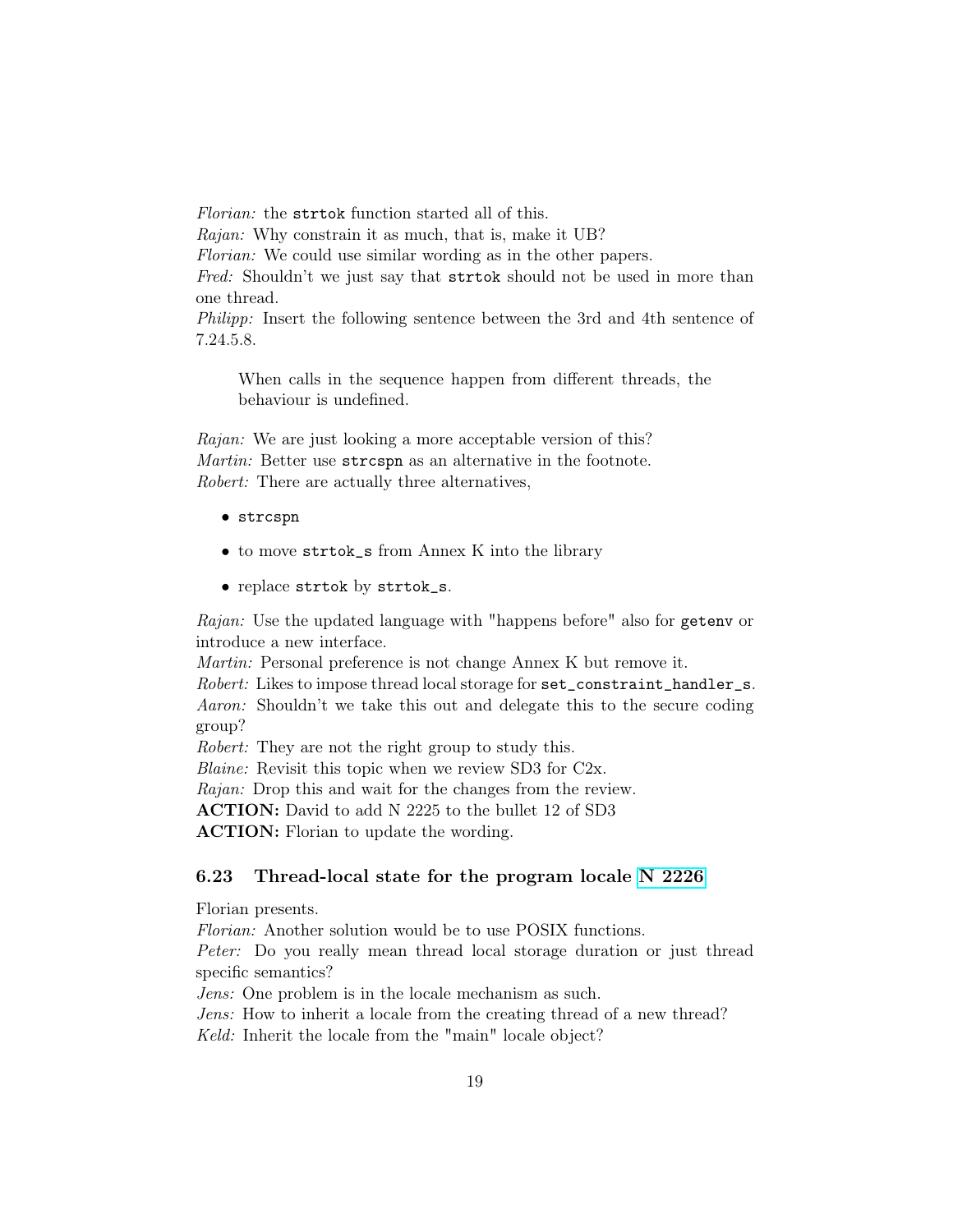Florian: This is basically the POSIX model.

Keld: Wants full support for thread safety.

Martin: Are you in favor of introducing something like uselocale from POSIX?

Keld: Add locale as a parameter to most functions that need it.

Rajan: This should be added to the threads option.

Keld: Prefers to introduce re-entrant APIs.

Philipp: It should be possible to come up with a simple thread safe interface just for set\_locale.

Florian: Consensus seems to be to use something along the lines of uselocale from POSIX.

Martin: Will this preserve the current property that any thread can change the global locale?

Florian: yes

ACTION: Florian to propose a paper that features something in the line of uselocale from POSIX.

## 6.24 Thread-local state for library functions with internal state [N 2227](http://www.open-std.org/jtc1/sc22/wg14/www/docs/n2227.htm)

Florian presents.

Philipp: rand should be handled careful because this affects the sequence of random numbers that a thread sees.

Peter: Thinks the actual text is ambiguous who is responsible for avoiding races: the implementation or the users.

Florian: The intent seems to be to force applications to have a locking mechanism around the calls.

Rajan: The second change effectively allows to use thread local state such that observed sequences can be different.

Jens: Not a good idea. The random numbers will strongly be correlated between threads.

Philipp: The srand function would seed all threads to 1 that don't do that explicitly. So all random sequences would be the same.

Florian: Probably thread local for rand is a bad idea. What about forcing synchronization?

Martin: Are there existing implementations that use thread local storage for rand?

Jens: Adding locks to rand has increased costs.

Philipp: srand introduces reliable sequence of pseudo-random numbers. Blaine: We need a new random function.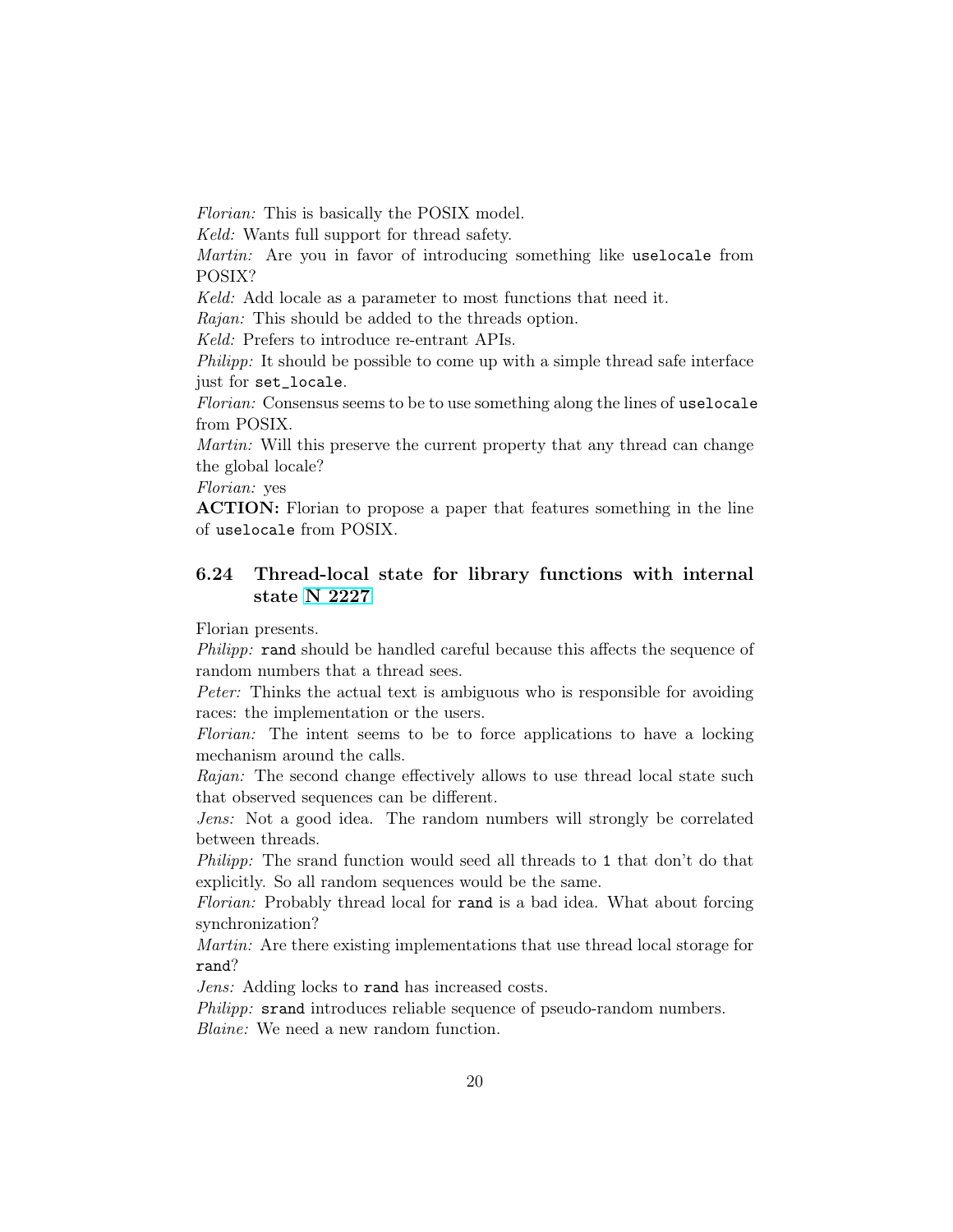Rajan: We should not remove the "there can be data races" phrase because this would penalize applications that don't use threads.

Jens: There is the rand48 family of functions from POSIX that has reentrant versions. These are well experienced and could just be used without pain.

Aaron: What do MS compilers in that case?

Keld: Copy re-entrant functions from other standards.

Philipp: We could losen the constraints that are enforced (e.g by an explicit algorithm in POSIX) to allow for better quality pseudo-random numbers.

Martin: Where is the problem with irreproducibility?

Philipp: Because every thread's state would be initialized with srand(1).

Jens: You can't protect yourself against that by external synchronization.

Martin: What are the consequences for the proposal?

Blaine: Maybe we should make rand obsolecent.

#### Discussion moves to the functions other than rand

Peter: Is this considered to be an improvement for the other functions because user code should have locking to be portable?

Florian: Make the applications as before, or add other interfaces.

Blaine: Require that a new interface is thread safe.

Jens: There should be feature test macro for each of these implementation defined functions.

Florian: Should such feature test macros be per function?

*Philipp:* Should perhaps be per group of functions.

Peter: Avoid thread concurrency problems scattered all around the standard. Robert: Combination of states is not clear.

Martin: What is the benefit of making it implementation defined?

Florian: There is a benefit in not reserving global state if it is never needed by the application.

Martin: Users should not use the call with 0 as argument in a thread context. Make the 0 argument for the mbstate\_t obsolecent.

Rajan: Leave this as is.

Keld: ok with obsolencing

Robert: This would make it UB.

ACTION: Florian to send something to the reflector.

## 6.25 Thread-local state for library functions returning pointers to internal state [N 2228](http://www.open-std.org/jtc1/sc22/wg14/www/docs/n2228.htm)

Florian presents.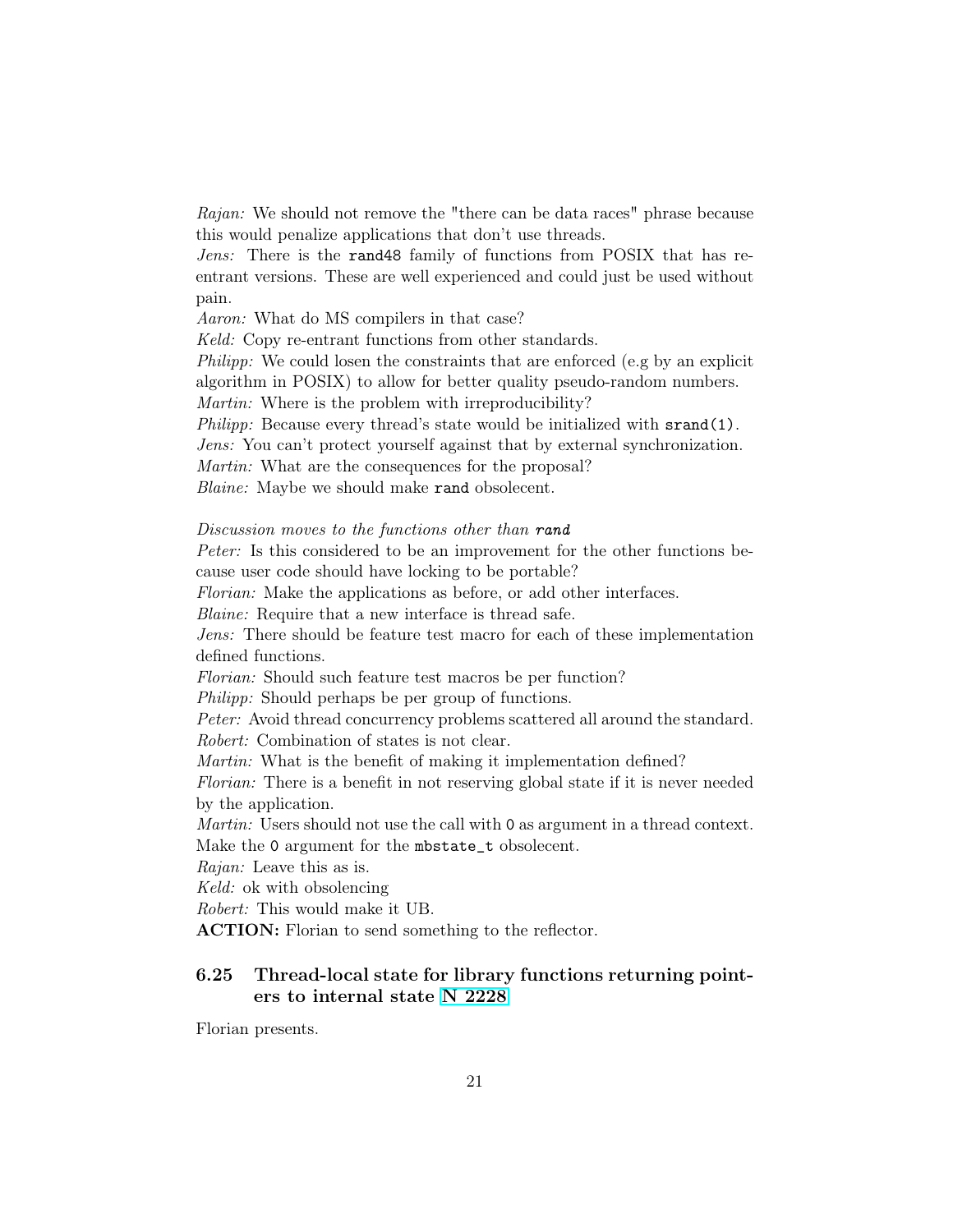Martin: The pointer becomes indeterminate? Peter: Should be formulated with "happens before". ACTION: Florian to change the wording such that it uses "happend before".

#### 6.26 Generic function pointer [N 2230](http://www.open-std.org/jtc1/sc22/wg14/www/docs/n2230.htm)

Martin presents. Philipp: Likes the proposal.

Peter: Why does void\* not work?

Martin: Function pointers might be wider than data pointers.

Philipp: Even POSIX deprecates void\* for that.

Arian: The conversion back should also be an implicit conversion.

Blaine: Why is the proposal to use a header type?

Jens: Why does this typedef a pointer type and not the function prototype? Martin: He wouldn't be opposed.

Blaine: Is this used for storage of the pointers?

Rajan: Likes the idea. Prefers language and not library.

Blaine: Proposes to use existing keyword.

Jens: Why the attribute in the example code? Is this to allow for the implicit conversion?

Martin: yes.

Rajan: Prefers explicit conversion for the case such a pointer is called directly.

Florian: Prefers implicit conversion for assignment, because once we have a cast the compiler doesn't diagnose if the source pointer type is not a generic function pointer.

Florian: Direct calls of a generic function pointer would still need a cast, anyhow, because otherwise the calling prototype would not be available.

Arian: Do exactly the same thing as for void  $*$  to be consistent, that is implicit conversion to and from the generic pointer type.

Florian: If we chose the "language" version it should not use the empty () syntax to stay compatible with  $C_{++}$ .

Rajan: It seems to be consensus that we want such pointers.

Straw poll: Do we prefer a core language solution to introduce generic function pointers?

14 approved, 0 reject, 5 abstain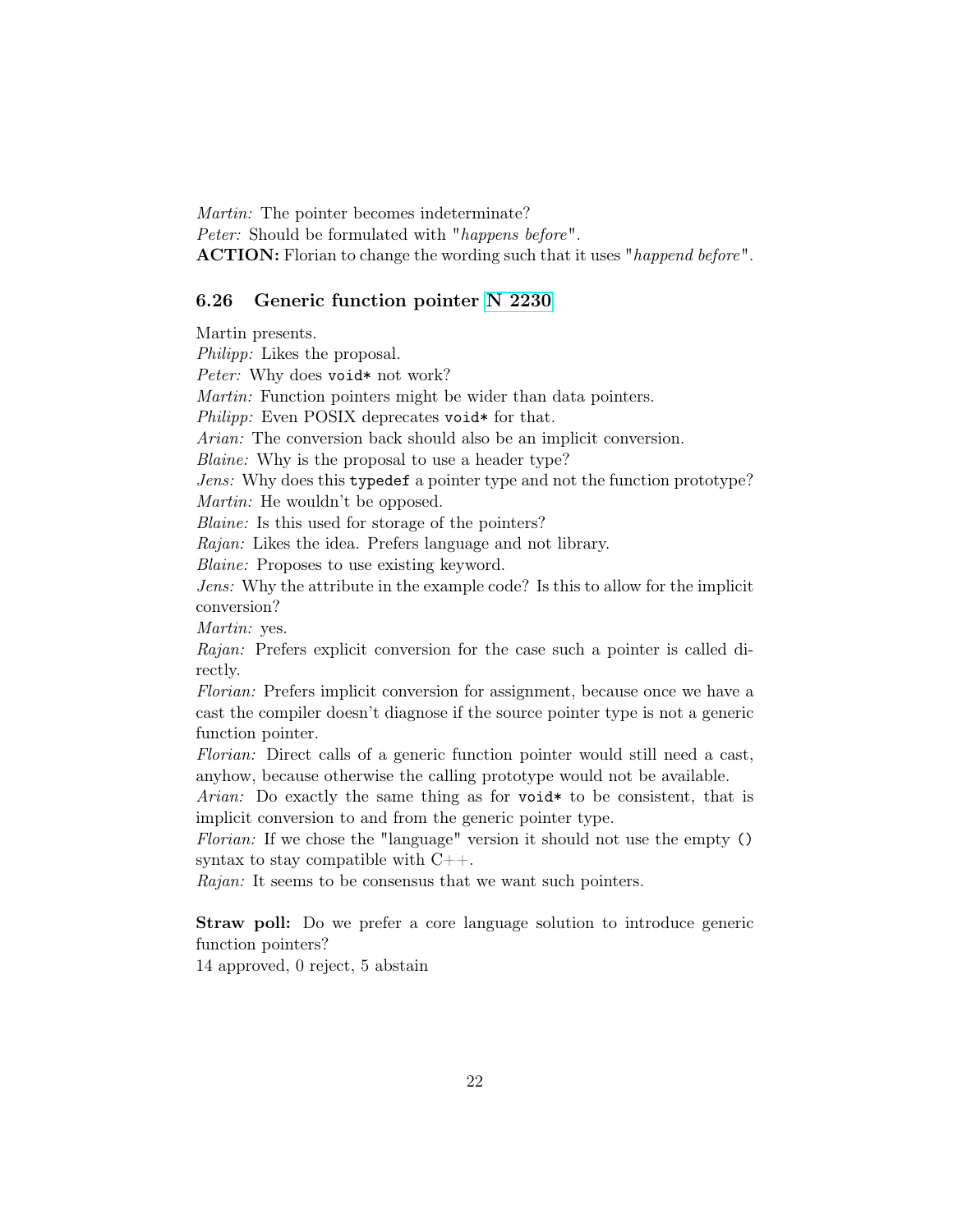### 6.27 char8\_t: A type for UTF-8 characters and strings [N 2231](http://www.open-std.org/jtc1/sc22/wg14/www/docs/n2231.htm)

Presented by Aaron.

Jens: Macros for atomic are not usefull because they are per conversion rank, anyhow.

Philipp: Is this proposal usefull?

Rajan: Has not seen problems with compilers.

Florian: Only change of type to unsigned char is problematic.

Aaron: Locale and threads are not well specified.

Rajan: His users deal with it through locale. The new proposal breaks on types.

Florian: Change uchar<sup>8\_t</sup> to be a "new" character type.

Blaine: Would that be an integer type?

Jens: Compile time handling of these coding translations is good. Hopefully the changes concerning the type are compile time detectable, so there are no implicit semantic changes that would go undetected.

Aaron: There could be problems with type generic expressions, that all of a sudden chose a different branch because a different type is presented to them.

Aaron: Is anybody really oposed to that proposal?

Blaine: There is no known implementation.

Rajan: There seems to be a  $C_{++}$  implementation.

Aaron: An example implementation should have a wide range such that we can test a large code base for occurrence of these features.

*Martin:* Do we want features that have no implementations to go into  $C2x$ ? David: Traditionally we asked for at least two implementations. Having a proposal voted into  $C_{++}$  is not enough.

Blaine: C should not be experimental.

Florian: The main concern is backwards compatibility.  $C++$  has a different mechanisms here. E.g for functions that receive such strings, function overloading could provide an "old" version for a "u8 strings are char" implementation and a "new" version for a "u8 strings are unsigned char" implementation.

Lars: Backwards compatibility is not an issue for  $C_{++}$  because this feature is rarely used.

Rajan:  $C++$  is a different language and has a different user base, so there might be problems in C that wouldn't appear in  $C_{++}$ .

Blaine: There could be ABI issues that we don't know of.

Aaron: Is there over my dead body POV? Critical points are:

• There is no implementation.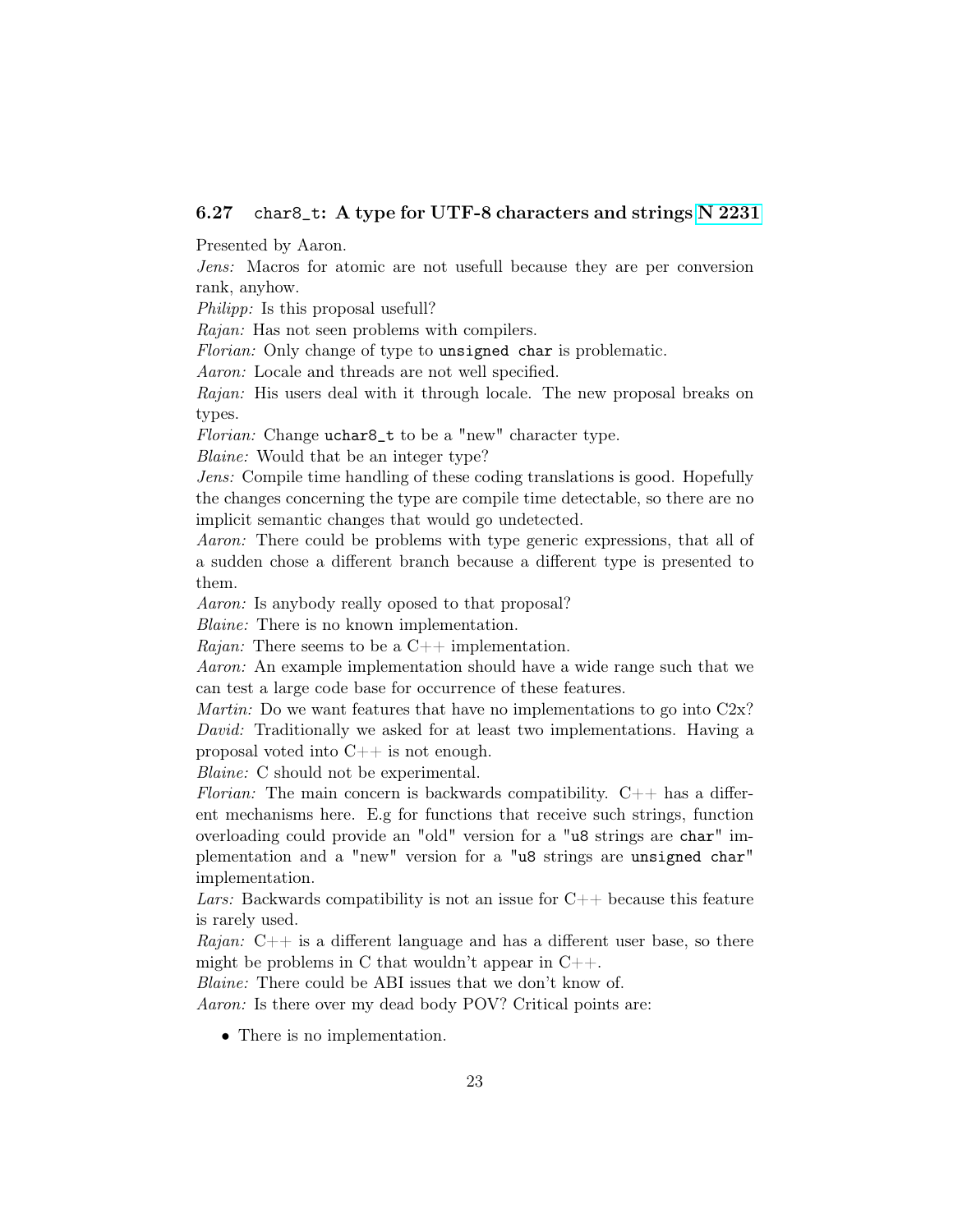• We can't assess backwards compatibility, yet.

Rajan: There is a dynamic solution (with locale) for the problem, so he doesn't see the need of the proposed changes.

Jens: This dynamic solution (with locale) has problems with multi-threading. Blaine: Seconds Rajan, because there is a working solution.

Florian: This solution can't use mutexes because libraries may have multiple origins.

David: Aaron should note the connection of this issue with iteraction between locale and threads, see point 6.23 and document N 2226.

#### 6.28 deprecated Attribute Existing Practice [N 2236](http://www.open-std.org/jtc1/sc22/wg14/www/docs/n2236.htm)

Martin presents.

Florian: Is the return type of a function deprecated or is the function interface deprecated? This is ambiguous in the gcc implemenation.

Aaron: The attribute syntax is more regular than gcc's version.

Martin: Is the function fi in the example a possible use case that should provoque a diagnostic?

Aaron: Yes, that is how he understands this.

*Martin:* Is there a use case where the behavior of  $g++$  is useful?

Florian: We should do it as the majority of implementation does, here.

Aaron: There are two-level usages that don't deprecate the public interface but deprecate it internally.

Jens: There is a possibility to distinguish according to the argument to the deprecated attribute.

Florian: But the users would have to know the string.

Martin: Do we want examples to include into the specification such that we can give guidance to users and implementors?

Aaron: Finds that useful.

Blaine: Not keen to have examples but would like to have normative text. Aaron: This would be tricky because attributes can be ignored.

Rajan: Only problem is that are too many diagnostic. This is just unimportant noise.

Martin: The f1 function has no portable way to specify that it should not issue an diagnosis.

Aaron: All this is non-normative. He suspects that implementors wouldn't diagnose f1 because users wouldn't want it. He wants to add some "recommended practice" section.

Rajan: Maybe we need to add another mechanism to not to warn.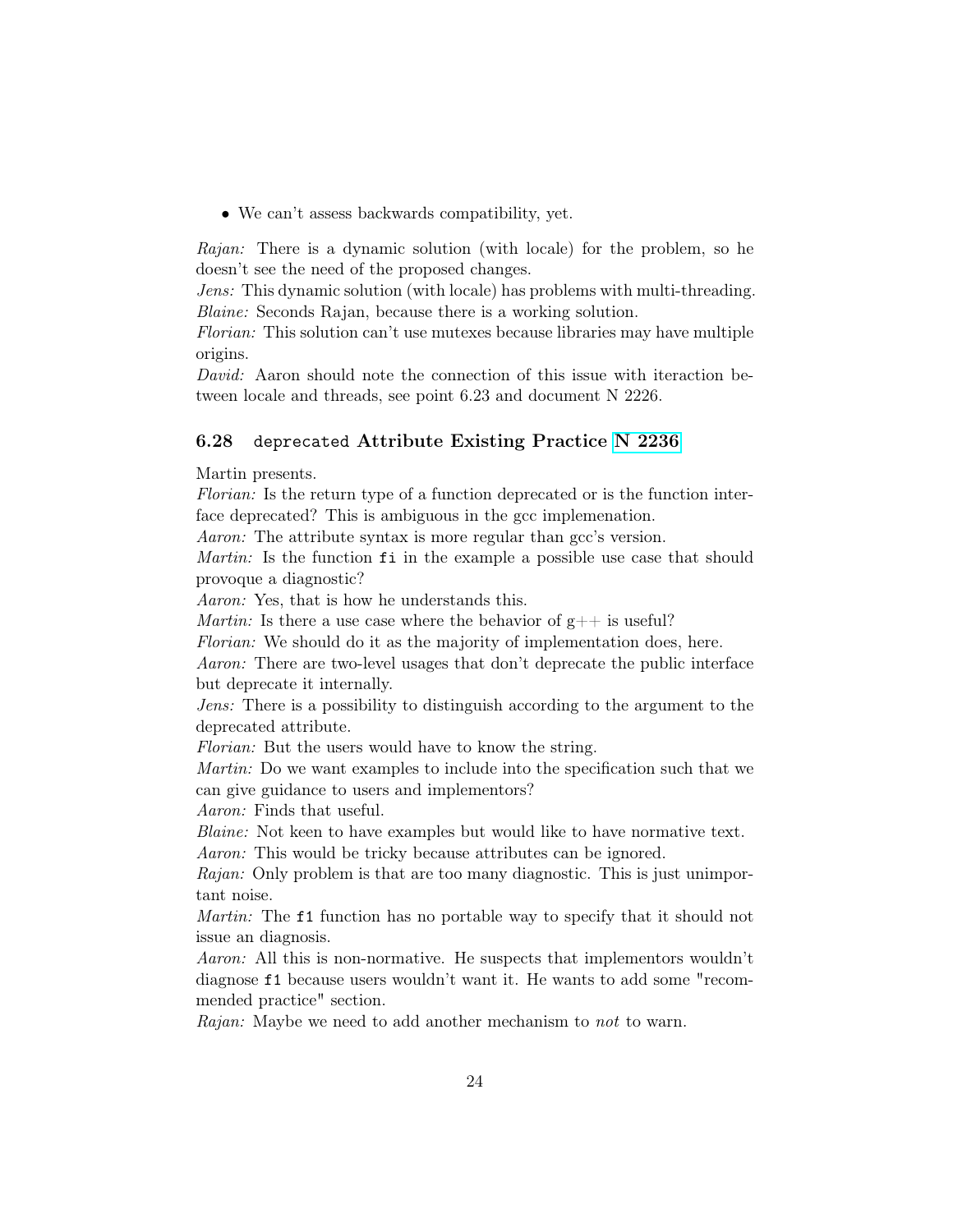Blaine: We already see divergence. So convergence will not happen on its own. So we have to say something.

Florian: (1) It is hard to issue warnings from system headers. (2) gcc has a mechanism to deprecate an identifier (independed of its definition) and to add \_Pragma warnings to macro expansions.

Martin: Does glibc use deprecate attribute for system headers and types? Florian: No they don't deprecate types.

Martin: Has enough input to go forward to create examples.

## 7 Clarification Requests

## 7.1 Discussion on the Clarification Request Process

Blaine:

- We don't do "defect reports" (anymore) but clarification requests.
- What will be the process for documents?
- We have been very strict for changes on C, but don't have to do that this way anymore. How will we have to track the changes for C2x?

Rajan: Small versus big changes is not a major issue. The important difference lies between new features and changes.

- DR  $\rightarrow$  corrigendum
- feature  $\rightarrow$  proposals

Aaron: This is how WG21 works basically. A corrigendum is a change where we wished we could go back in time and correct the text as it was written, then, such that it better reflects the intent.

Blaine: Wants some kind of web based tracking based on the working draft, with a complete set of changes.

David: N 1540 is an example of an Editor's Report.

Florian: Are there diffs to the L<sup>AT</sup>FX document?

Jens: Yes there are.

Philipp: Is there (or will there be) a rationale document?

Blaine: This is a question of processing time. We currently don't have the work force to provide this.

Jens: A working solution could be to have a rationale document that changes incrementally with all modifications that are voted into C2x. Therefore we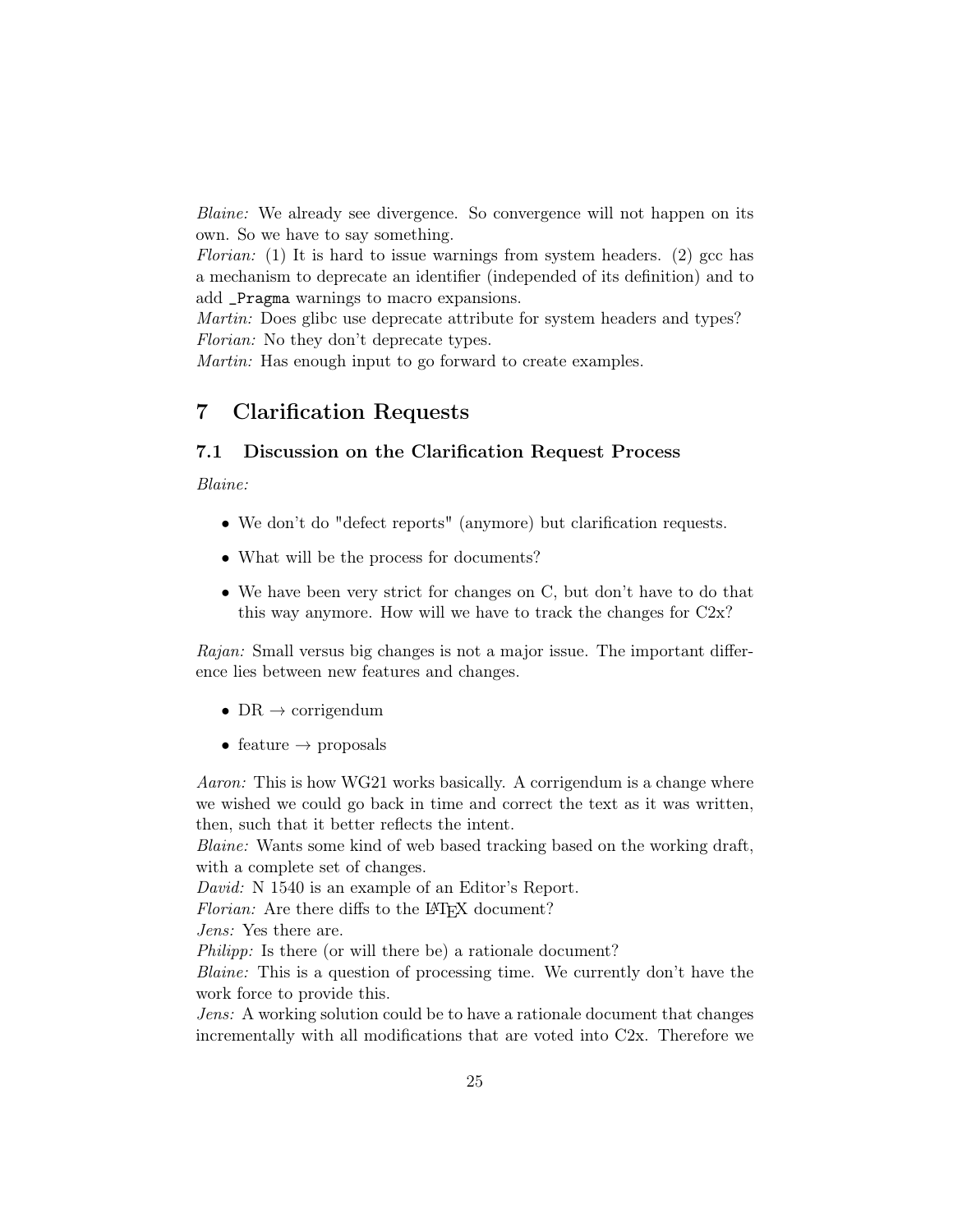would need a separate "rationale" section for every proposal that could be maintained along with the proposed (suggested) TC.

Blaine: There is objection from ISO to give access to the git, but read-only access for the committe is ok.

(Note from the editor. I don't think that there is any ISO requirement there for our internal procedure. We could give write access to any collaborator we want, as long as this is not public, traceable and the editors have the last word.)

Blaine: The documents for the latest progress reports, are N 2242 and N 2243.

## 7.2 IS 9899:2011 Clarification Requests (successive revisions N 2148, N 2243, [N 2244\)](http://www.open-std.org/jtc1/sc22/wg14/www/docs/n2244.htm)

- DR 432 no further discussion, moved to C2x
- DR 467 no further discussion, moved to C2x
- DR 476 no further discussion, moved to C2x
- DR 488 no further discussion, moved to C2x
- DR 494 no further discussion, moved to C2x
- DR 497 no further discussion, moved to C2x
- DR 498

Philipp: for C2x we could require more, if there is no shift state to keep track of.

Still, the general feeling is to make progress.

moved to C2x

• DR 502

moved to close

Martin is invited to join the work with Jens and Clark on flexible arrays.

• DR 486 and DR 495

Blaine: wants to identify a set of people to work on these Jens: taking ownership on these two.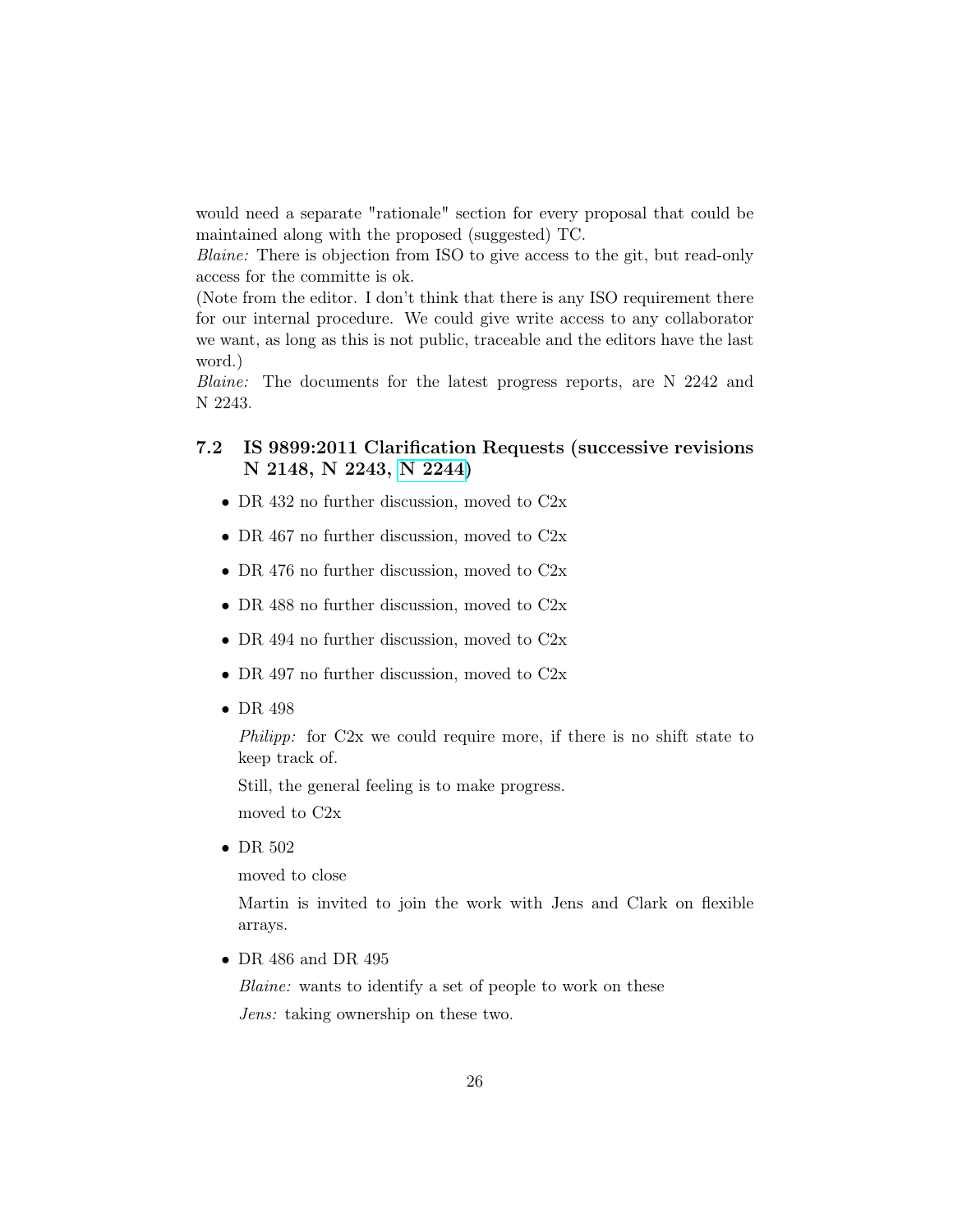ACTION: Jens to work on a more complete document that addresses inconsistencies concerning atomics (language and library).

• DR 469, 479, 493

Blaine: There are similar issues for cnd\_t as for mtx\_t. He will try to identify all the issues concerning threads.

Florian: Isn't this missing the total lock order for  $mtx_t$ <sup>?</sup>

Blaine: Wants to improve the text to use vocabulary of acquire-release for mtx\_t more consistently.

David: We should be careful with existing implementations.

Florian: We need semantics that existing implementations may currently not provide.

Martin: POSIX has not yet adapted C11 threads.

Blaine: Maybe implementations will need to add memory barriers in their wrappers to comply to C11. But the semantics should be implementable inside the wrappers.

Blaine: Will make a note in committee discussion that these three DRs are to be resolved jointly and he is volunteering to produce a paper for that.

ACTION: Blaine to write a paper that identifies more apparent problems for threads (language and library).

Rajan: There is a truncation in Blaine's document that is missing a 2016 discussion.

Martin: Is worried that we miss out necessary changes that are already identified.

Blaine: Plans to go through these systematically such that none of the items that had already been identified will be missed.

• DR 496

Rajan: editorial, some date issue in the write up of DR discussion.

Martin: should we add words that no new types can be added inside offsetof?

Straw poll: Do we want that defining a new type inside a call to the offsetof macro is a constraint violation?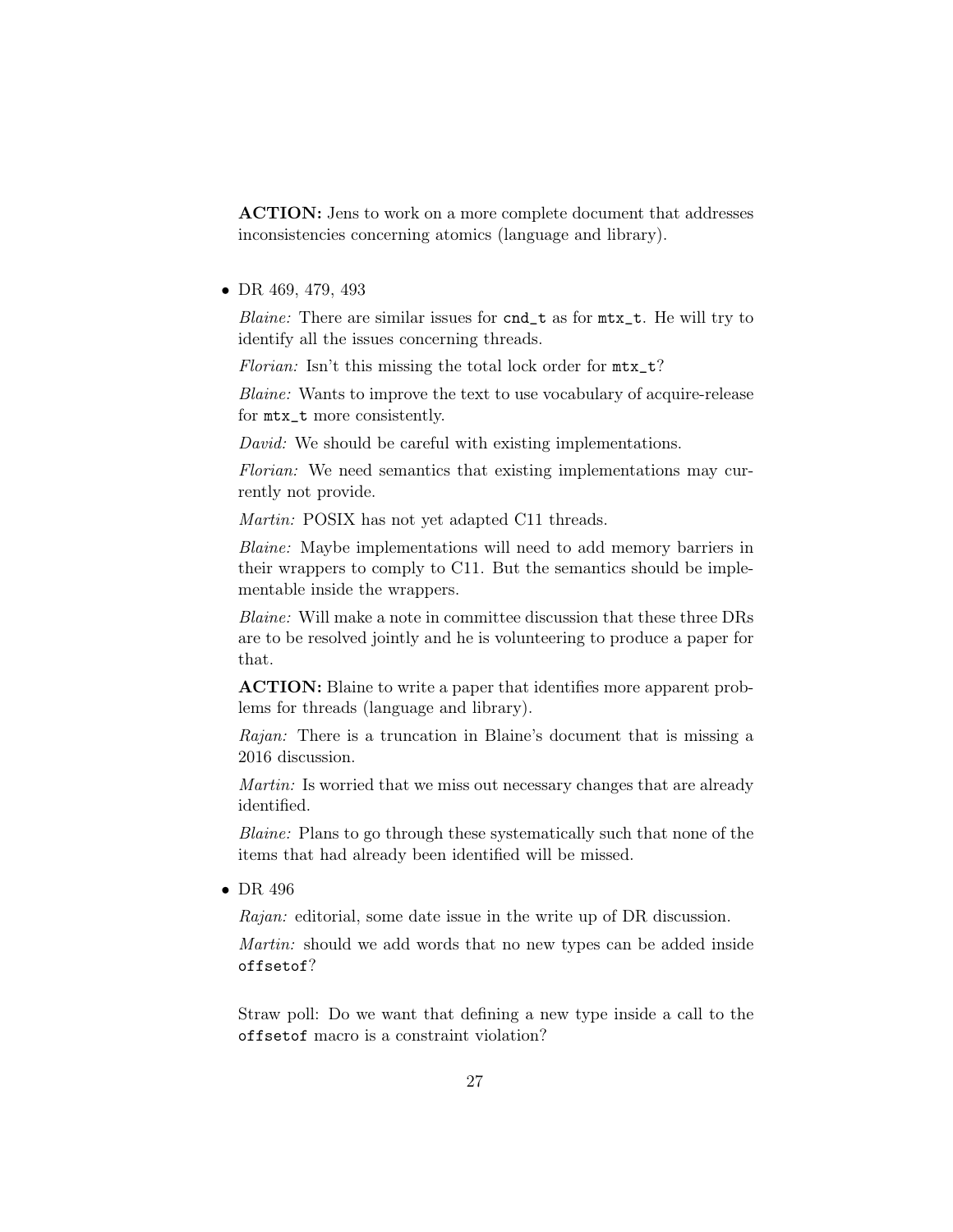9 approved, 0 reject, 4 abstain

ACTION: Martin to write up a proposal that forbids new types to appear in calls to offsetof.

Florian: Is there another place where defining a new type causes the same kind of problems?

Martin: Wants to make progress on this one.

• DR 499

Blaine: We should find an owner for this.

Rajan: There is no record on community discussion why his original solution doesn't work?

David: May have been related to DR502.

Martin: Do you mean "structure layout"?

Rajan: new version on the reflector

Blaine: Anonymous struct keeps layout and size.

Rajan: This DR only asks about overlap.

Peter: Strike out "existing".

Rajan: There are other potential issues here, e.g tail padding and relation to flexible array. But this is progress, so let us have this as PTC.

Blaine: Consensus to have this "without existing" as PTC.

leave the DR open

• DR 501

Blaine: This impacted by the floating point FP-CR20. We need to split DR's and pull the C changes suggested in FP-CR20 into this one.

ACTION: Rajan and FP committee to propose a new SC in coordination with FP-CR20.

Left open.

## 7.3 TS 17961:2013+Cor 1:2016 Clarification Requests [N 2150](http://www.open-std.org/jtc1/sc22/wg14/www/docs/n2150.htm)

no business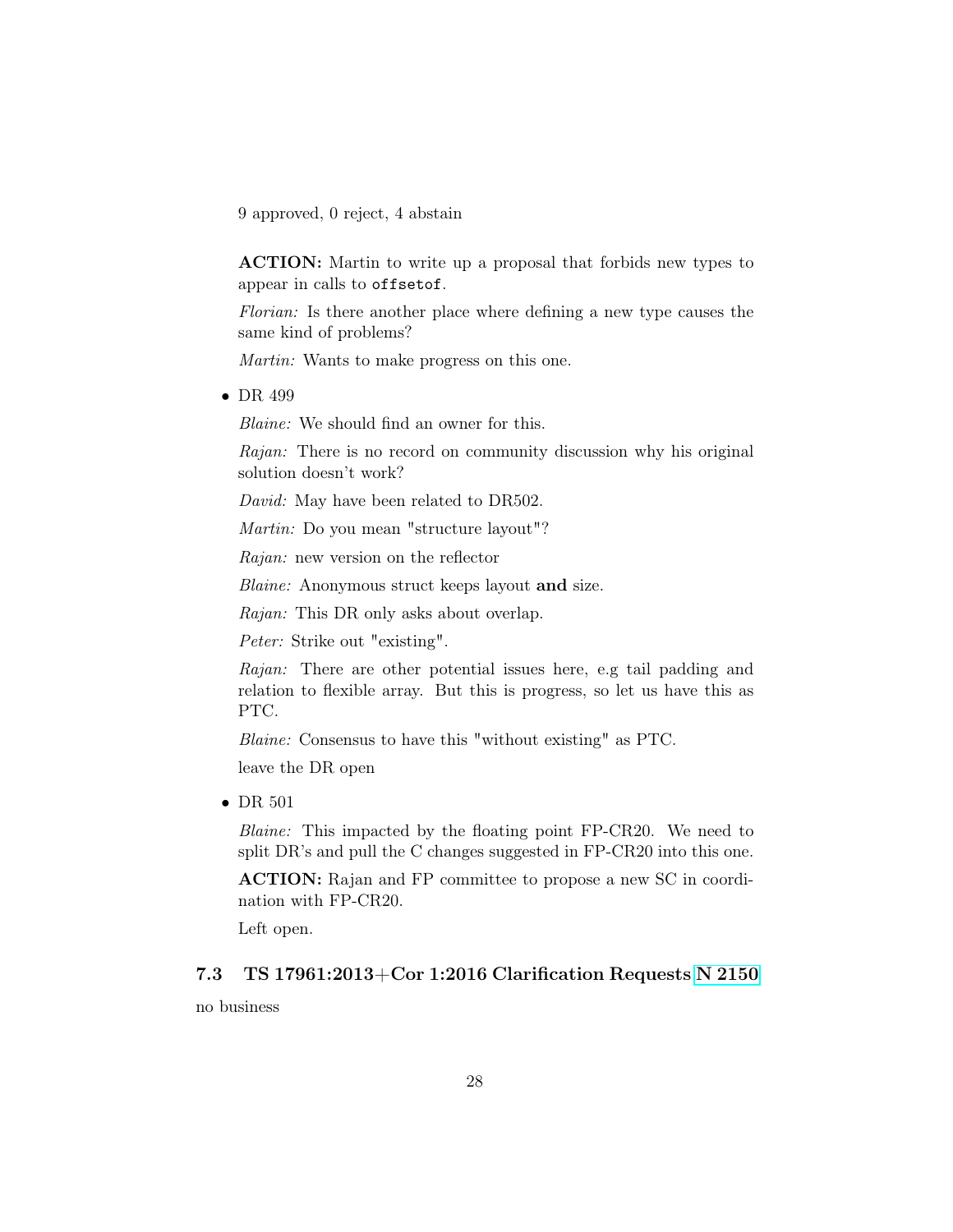### 7.4 TS 18661 Clarification Requests [N 2149](http://www.open-std.org/jtc1/sc22/wg14/www/docs/n2149.htm)

- DR9 no further discussion, moved to closed
- DR11 no further discussion, moved to closed
- DR12 no further discussion, moved to closed
- DR14 no further discussion, moved to closed
- DR15 no further discussion, moved to closed
- DR13, two papers submitted, N 2213 has the new TC. Rajan has some changes to it.

Rajan presenting. There are only some last comments by Joseph with updated changes to make it compatible with TS part 2. Keep TS part 2 valid.

Blaine will try to fold the changes it.

left open

• DR16, N 2212

Rajan: There has been a removal of the example from parts 2 and 3 and other minor editorial changes.

moved to review

• DR17, N 2203

Rajan presents. The problem here is that there might not be a common format for two such floating point types. Therefore this is explicit UB such that implementations may provide comparisons if they want to, but they are not forced to provide such comparisons.

moved to review

• DR18, N 2204

Rajan presents.

moved to review

• DR19, N 2210

Rajan presents. This is against changes to C11 that are currently in TS part 1.

moved to review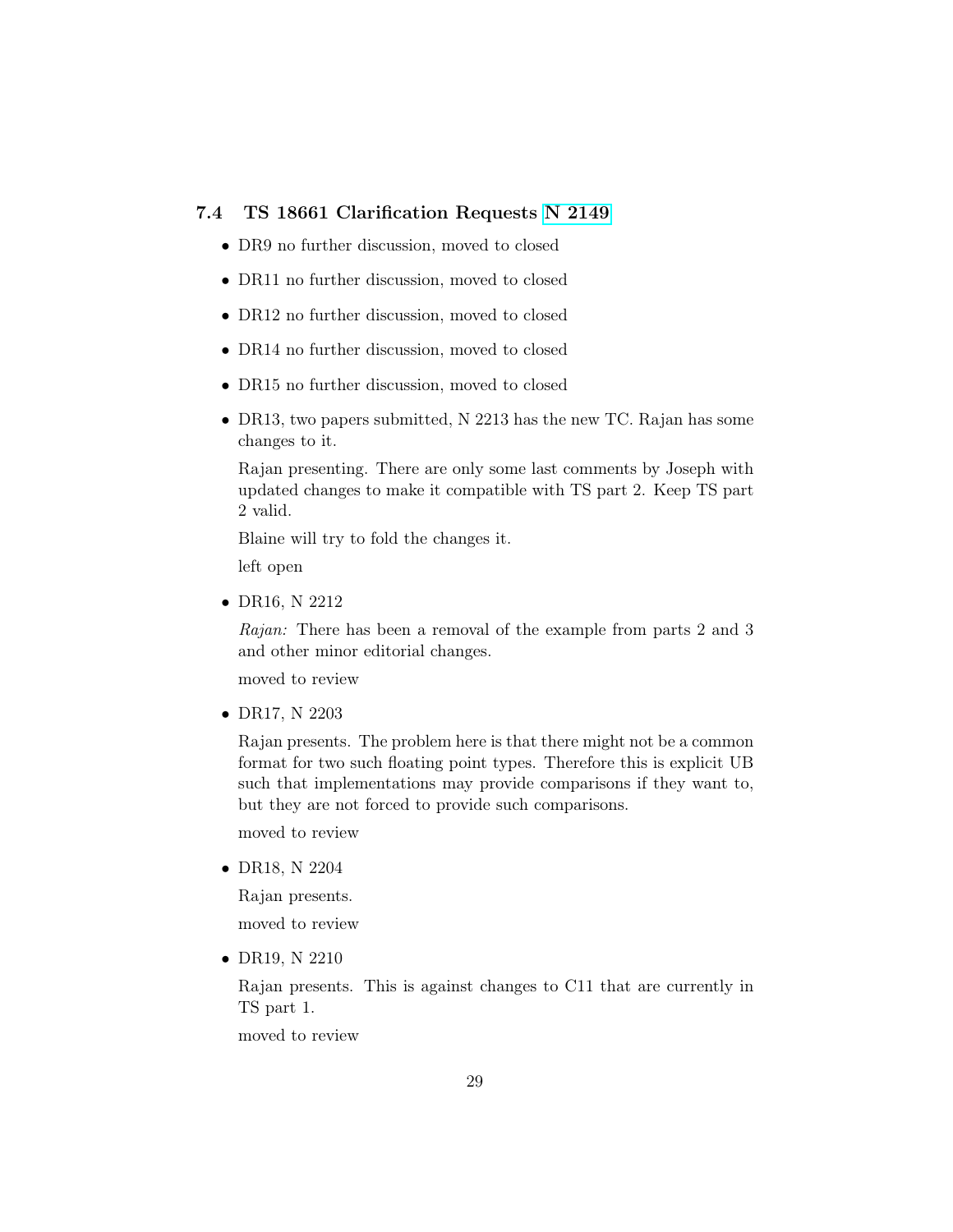• CR20, N 2211

This are changes to TS part 1 and to C11.

Blaine: There are more mentions of DECIMAL\_DIG in C17 (and C11). Please clarify with paragraphs numbers, give a complete list of changes. (ACTION Rajan)

Pull C parts into a resolution of DR501 or close DR501 in reference to that one.

Rajan: Is the reference to typed DECIMAL\_DIG ok? yes

Jens: Please verify that C11 and C17 are no different w.r.t all of that. remaining open

• CR21 N 2224

Fred presents.

An updated version of N 2224 was sent during the meeting. left open

## 8 Other Business

#### 8.1 Reentrant APIs [\(N 2241\)](http://www.open-std.org/jtc1/sc22/wg14/www/docs/n2241.pdf)

Keld presents. David: Did the text come from another document Keld: A previous document WG22. David: Are all the interfaces in the other document thread safe? Keld: He wants a new TS that also includes the functions from Florian's papers. David: What is setmedia? Keld: An extension to possibly chose audio output. Could be removed the proposal. Florian: A lot of these functions are not in glibc. Also a lot of these functions are not even thread safe. Keld: Some of them are, maybe 50%. Martin: Floating an idea, and the question is if we support this as an idea? Keld: Yes. I am aware that a lot is not implemented. Jens: Concentrate on the re-entrant properties of the functions. Philipp: Most freestanding implementations would not do that.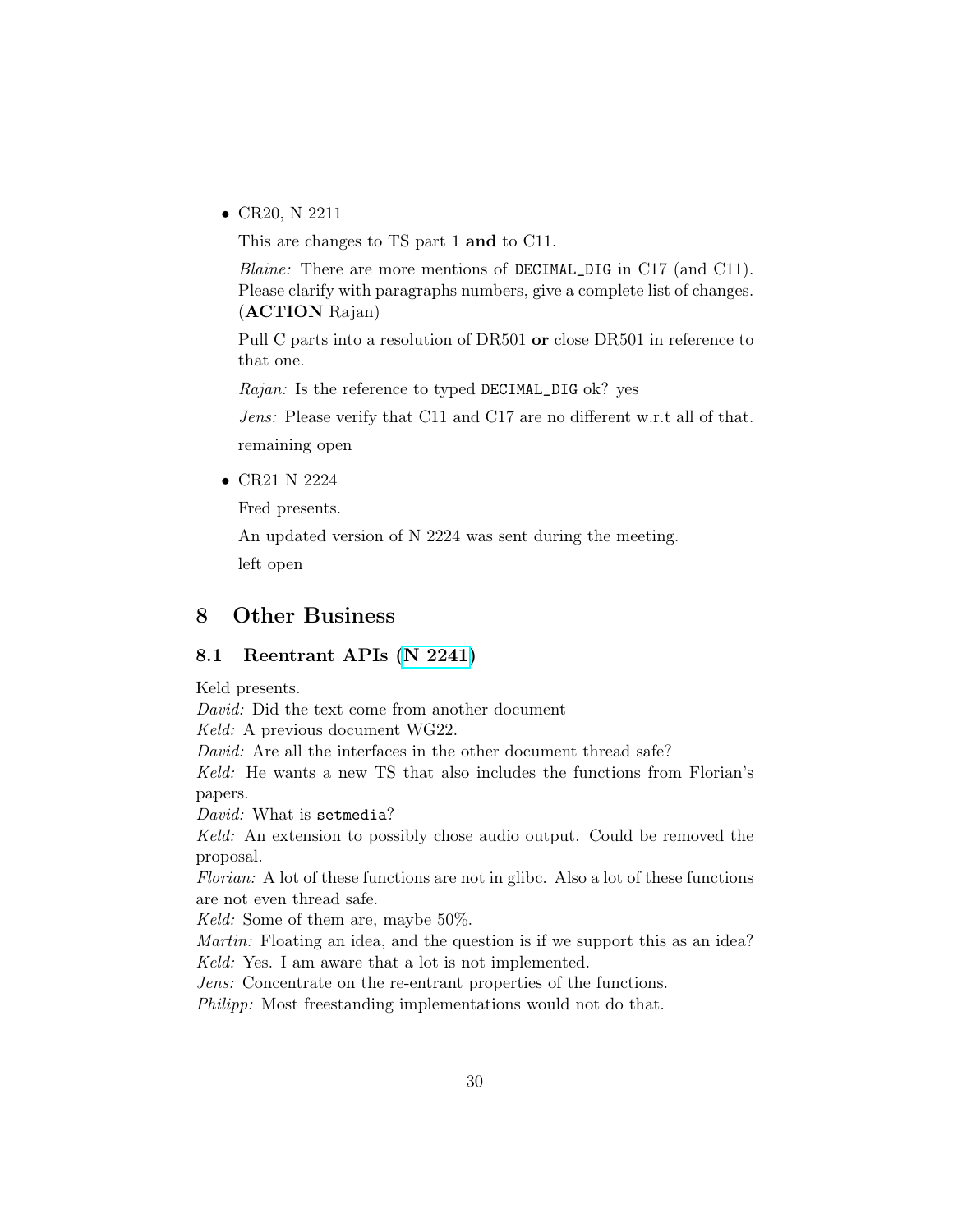David: Suggest to have a discussion on the reflector to know which of the functions should be retained.

Rajan: He would prefer to get more of a C focus. E.g setmedia should be removed. It would be good to have a first filter for what is useful in our context. He would like to have a TS.

David: This came out of the work for CPLEX.

Florian: It is not clear how a caller would use newencoding

Jens: Be carefull to chose a name prefix such that this doesn't interact with the user identifiers.

ACTION: Keld to update document N 2241 in the lines as suggested during discussion.

#### 8.2 Creation of a C Memory Object Model Study Group

proposed charter:

This group will study the memory object model issues of C, including pointer provenance, uninitialized values, and related questions, aiming to reconcile mainstream usage, implementation practice, the ISO C standard text, and harmonization with ISO  $C_{++}$ . It will produce papers and proposals for  $C_{2x}$ .

David: Is there any objection to create such a SG? There is none.

Peter: proposes to create a mailing list and monthly teleconference meetings. Also perhaps some physical meeting.

## 9 Resolutions and Decisions reached

#### 9.1 Review of Decisions Reached

None

### 9.2 Review of Action Items

1. Carry over items

ACTION: Blaine to reconcile N 2019 and N 2026 for DR469. Superseeded by new action item, see below.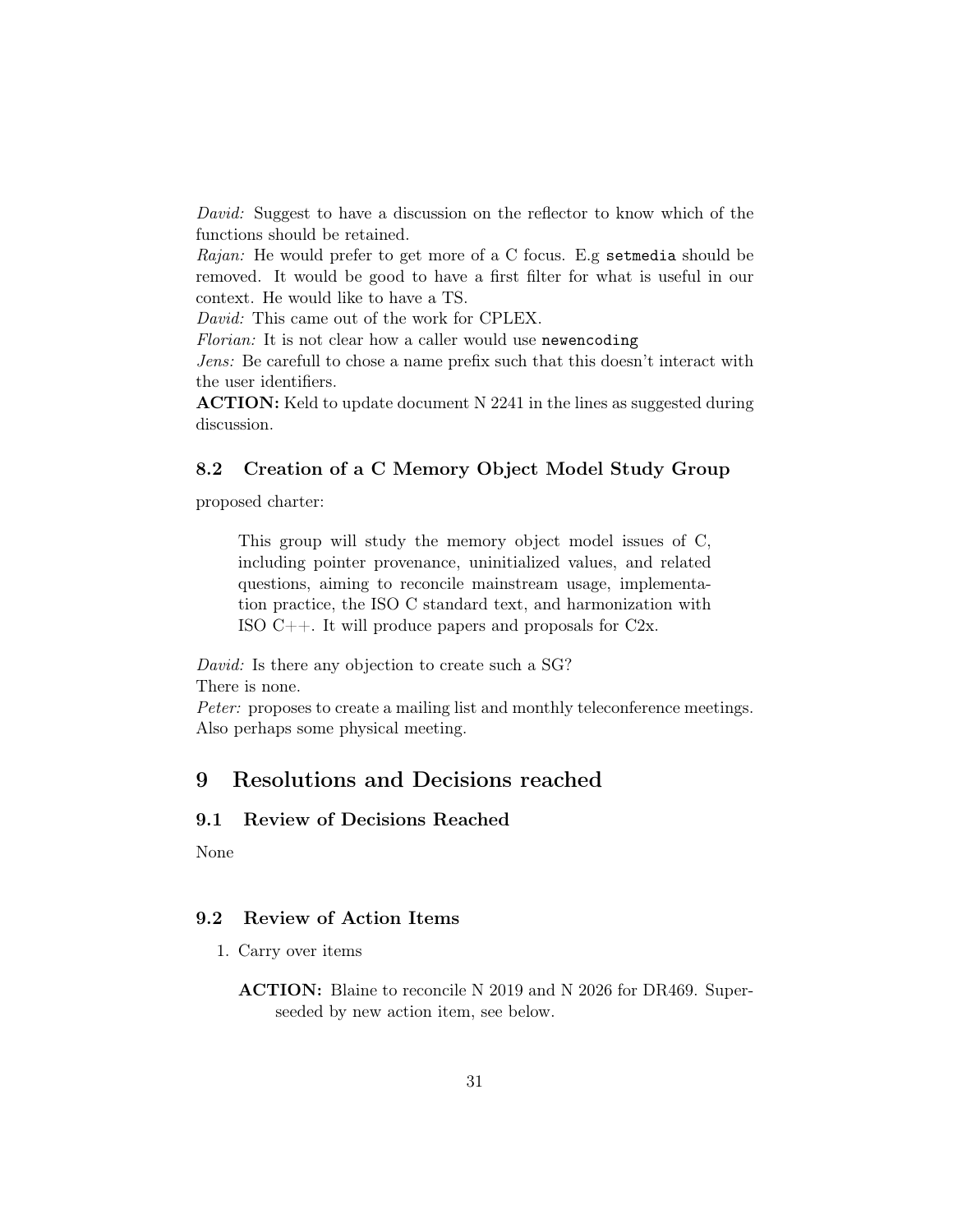- ACTION: Convener to coordinate with WG21 on the mechanics adding a 'C' or 'P' designated papers for proposals to WG14. open
- ACTION: Larry to write a paper with any objections to N 2161 (left) shift operator), on hold, see new action item for Aaron, below.
- ACTION: Convener to write a response for N 2174 as an N document, open.
- ACTION: Clark to supply new words for DR499 based on reflector message 14632. Maybe obsolete by the proposed resolution to DR499, closed.
- ACTION: Convener to send the CPLEX document to the national bodies that agreed to participate on the work item, open.
- 2. New items
	- ACTION: Barry to make the document on specific differences between  $C_{++}$  and C available to us.
	- ACTION: Jens to extend work on DR 486 and DR 495 for a more complete document that addresses inconsistencies concerning atomics (language and library).
	- ACTION: Blaine, in relation to N 2019, DRs 469, 479, and 493, to write a paper that identifies more apparent problems for threads (language and library).
	- ACTION: Martin to write up a proposal that forbids new types to appear in calls to offsetof.
	- ACTION: Rajan to clarify the resolution of FP-CR20 with paragraph numbers for the occurrence of DECIMAL\_DIG in C17 and give a complete list of changes in relation to DR501.
	- ACTION: Rajan to in view of DR 501, the FP committee should propose a new suggested corrigendum in coordination with the resolution of CR20
	- ACTION: Aaron, for document N 2197, to look into the possible intersection with Martin's proposal for assert (N 2207).
	- ACTION: Convener to add the proposed changes of N 2197 to SD3.
	- ACTION: Aaron to revise N 2198 (u8 character prefix) to reflect the discussion during the Brno meeting.
	- ACTION: Martin to write new versions of papers N 2190, N 2191, N 2192, N 2193 that take their interrelationship into account.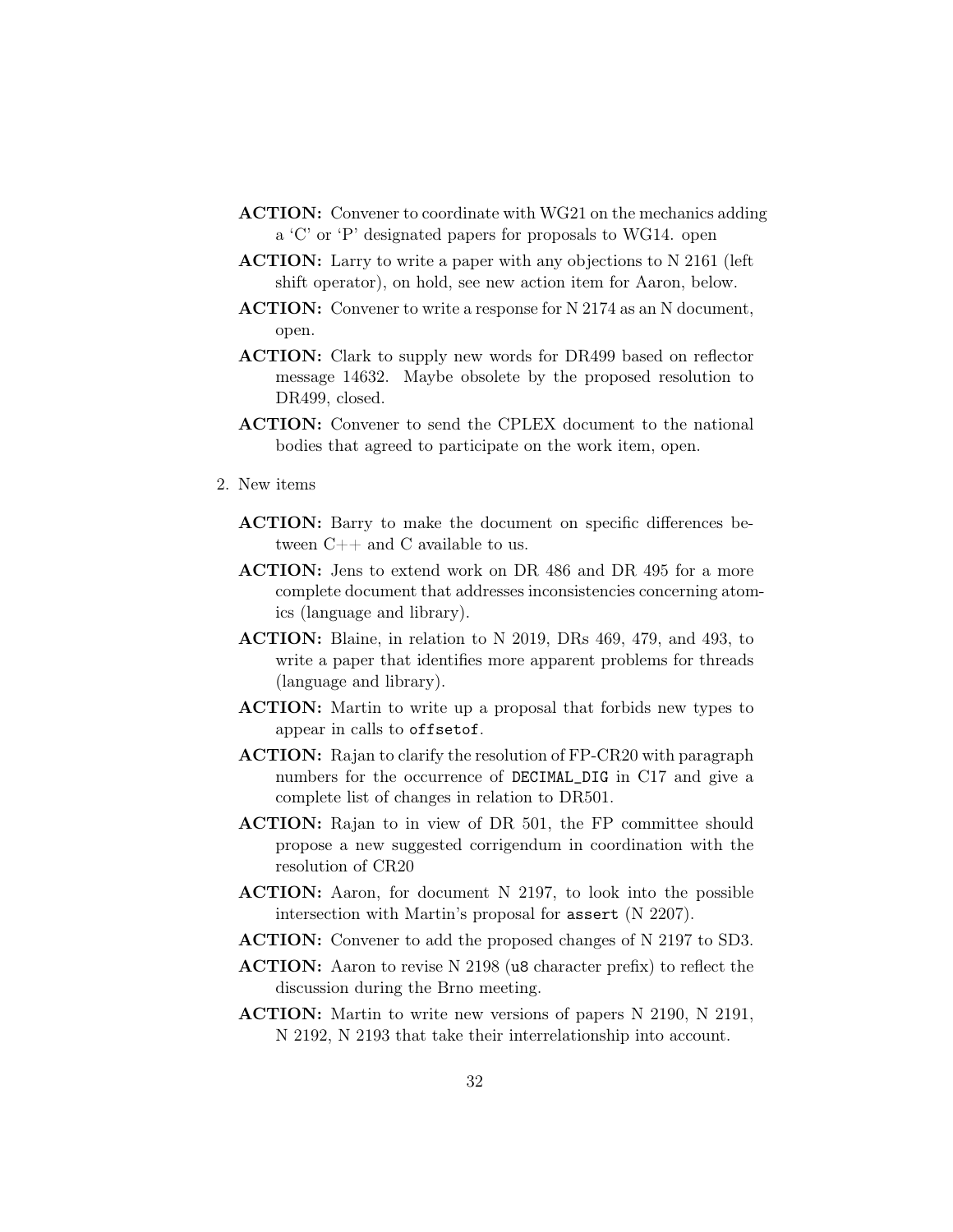- ACTION: Convener to update SD3 to the updated documents N 2214, N 2215, N 2216 and N 2217.
- ACTION: Martin to for N 2209, integrate the issues that were raised during discussion.
- ACTION: Florian to work on updates for N 2225, N 2227 and N 2228.
- ACTION: Convener to add N 2225 to the bullet 12 of SD3.
- ACTION: Florian, in the context of N 2226, to propose a paper that features a solution in the line of uselocale from POSIX.
- ACTION: Keld to update document N 2241 in the lines as suggested during discussion.
- ACTION: Aaron to coordinate with WG21 for left shift operator.

## 10 Thanks to Host

## 11 Adjournment

adjourned, Apr 25, 2018, 15:30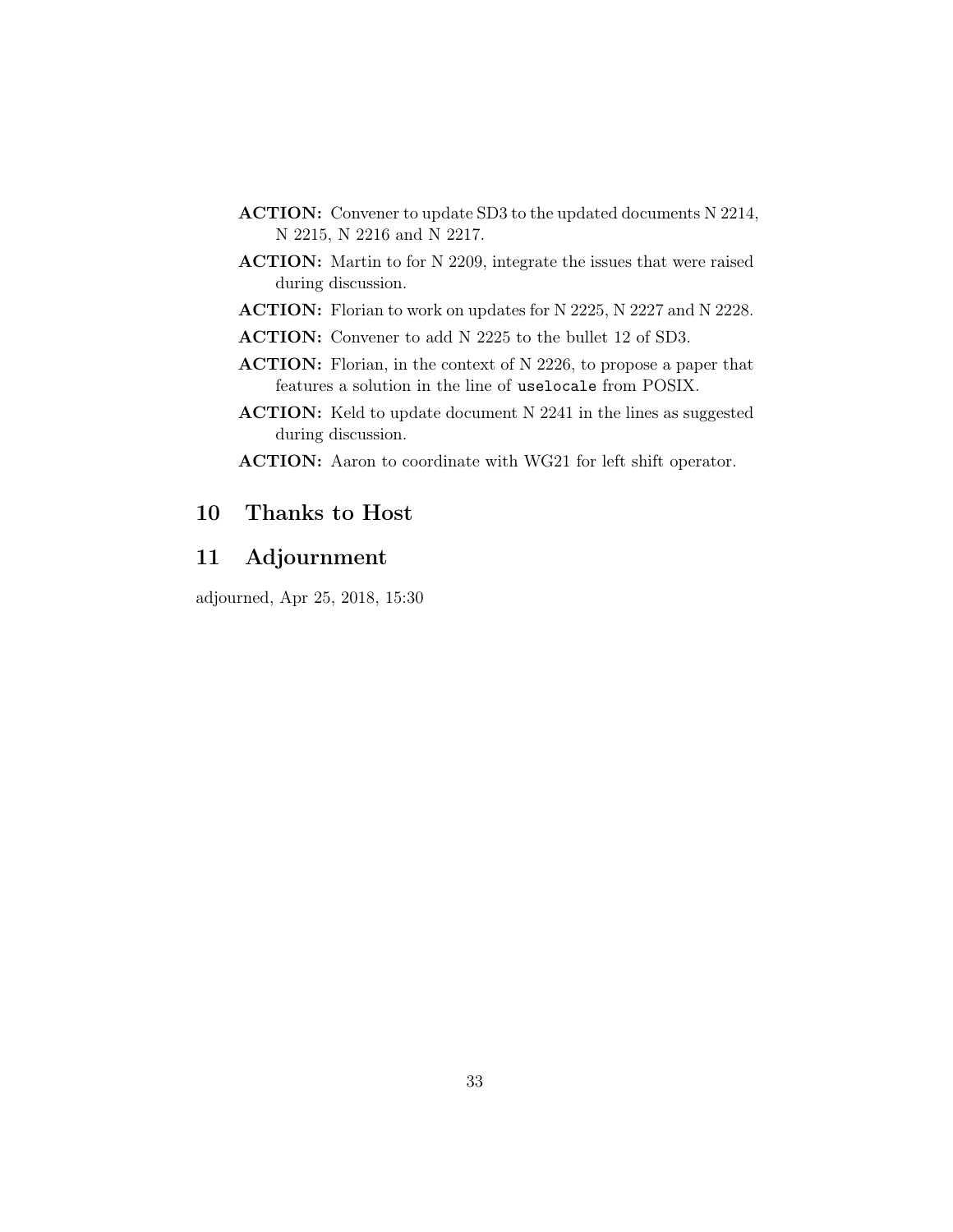## Appendix A: Straw polls

1. Do we want that defining a new type inside a call to the offsetof macro is a constraint violation?

9 approved, 0 reject, 4 abstain

- 2. Shall we add the proposed changes of N 2197 to SD3? 17 approved, 0 reject, 1 abstain
- 3. Is the committee interested in the resolution proposed in N 2208? 2 approved, 10 reject, 5 abstain
- 4. Is WG14 comfortable in removing ones complement and sign and magnitude from the C standard.

14 approved, 0 reject, 3 abstain

5. Do we want to change the types of the expansions of the macros false and true to be \_Bool?

12 approved, 1 reject, 5 abstain

6. Do we prefer a core language solution to introduce generic function pointers?

14 approved, 0 reject, 5 abstain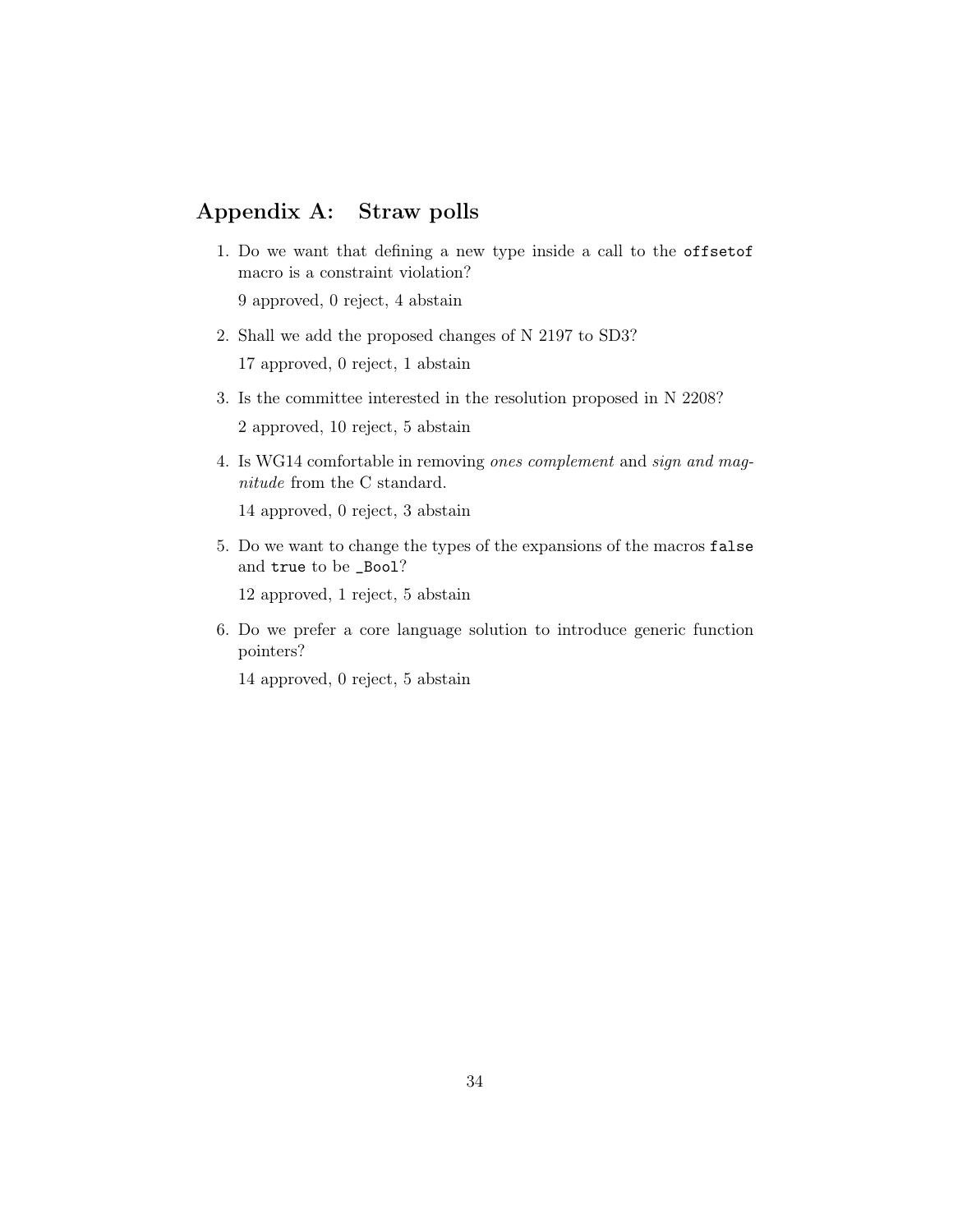## Appendix B: Draft Minutes of PL22.11 meeting 2018/04/24

- Minutes by: Fred Tydeman
- 16:00 Start meeting. Garst/Ballman (Mover, Seconder)
- Attending at this session:

| Name           | Organization            | Princ/Alt | Comments           |
|----------------|-------------------------|-----------|--------------------|
| Lars Bjonnes   | Cisco                   | Principal |                    |
| Aaron Ballman  | <b>GrammaTech</b>       | Principal |                    |
| Rajan Bhakta   | <b>IBM</b>              | Principal | PL22.11 Chair      |
| John Parks     | Intel                   | Principal |                    |
| David Keaton   | Keaton Consulting       | Principal |                    |
| Clive Pygott   | LDRA                    | Principal |                    |
| Tom Plum       | Plum Hall, Inc.         | Principal |                    |
| Freek Wiedijl  | Plum Hall, Inc.         | Alternate |                    |
| Martin Sebor   | Red Hat                 | Principal |                    |
| Florian Weimer | Red Hat                 | Alternate |                    |
| Daniel Plakosh | SEI/CERT/CMU            | Principal |                    |
| Blaine Garst   | ThePlanet Earth Society | Principal |                    |
| Fred Tydeman   | Tydeman Consulting      | Principal | PL22.11 Vice Chair |
|                |                         |           | Secretary          |

• Attending at other times during week

| Name                     | Organization Princ/Alt Comments |                      |
|--------------------------|---------------------------------|----------------------|
| Barry Hedquist Perennial |                                 | Principal PL22.11 IR |

• Other people attending

| Name                     | Organization         | Princ/Alt Comments |
|--------------------------|----------------------|--------------------|
| Larry Jones              | Siemens PLM Software |                    |
| Robert Seacord NCC Group |                      |                    |

1. Approval of Agenda Items added:

8.1 Two items are out for comments

8.2 Should PL22.11 meeting be whole week?

Items deleted: None

The Agenda was approved by unanimous consent Garst/Parks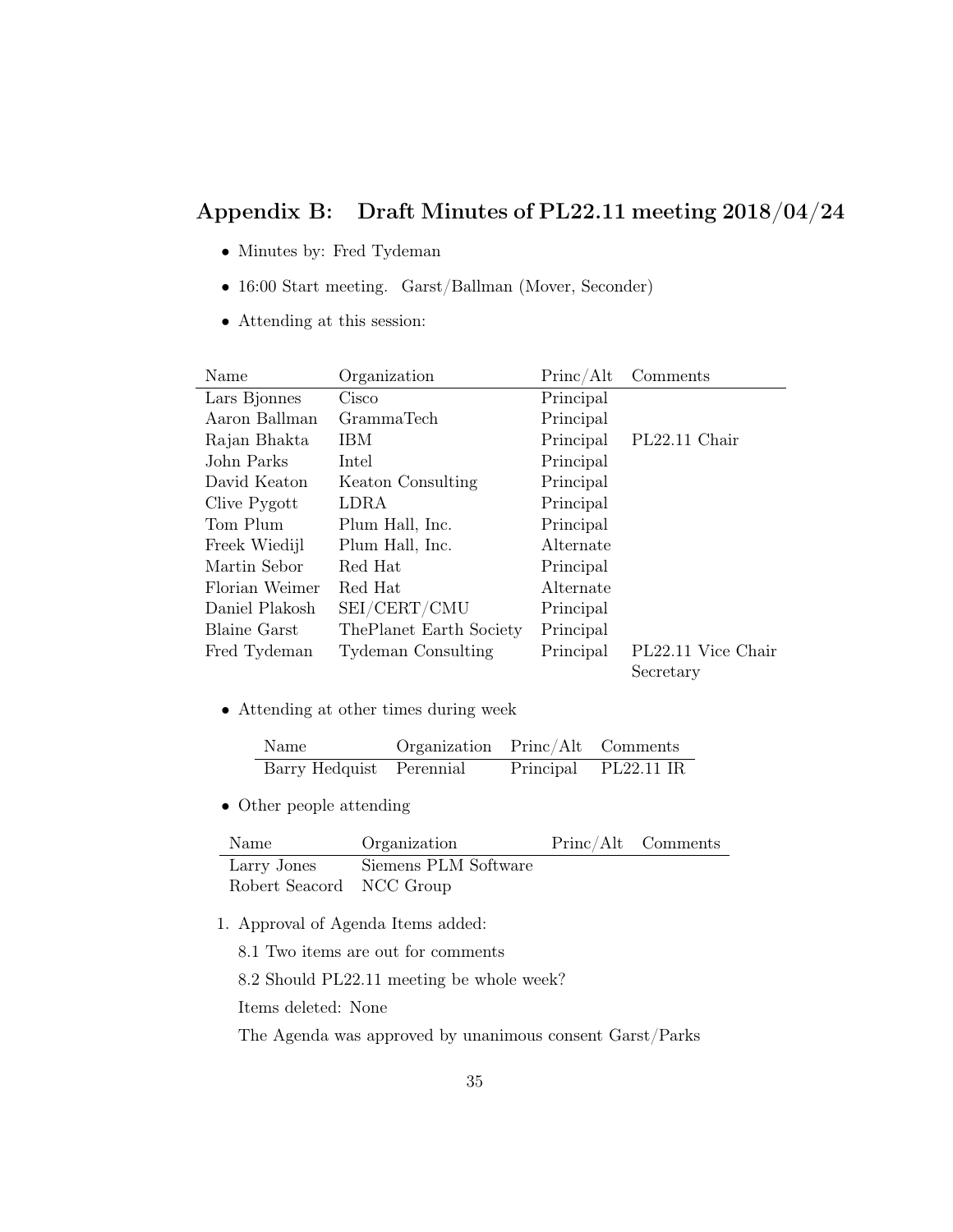- 2. Approval previous minutes: No objections. Keaton/Garst
- 3. INCITS Antitrust Guidelines and Patent Policy Reviewed the Antitrust Guidelines and Patent Policy
- 4. INCITS official designated member/alternate information If problem, see chair. Be sure to let Lynn Barra know of any changes.
- 5. Identification of PL22.11 Voting Members: 12
	- (a) PL22.11 Members Attaining Voting Rights at this Meeting None
	- (b) Prospective PL22.11 Members Attending their First Meeting None
- 6. Members in Jeopardy
	- (a) Members in jeopardy due to failure to return Letter Ballots None
	- (b) Members in jeopardy due to failure to attend Meetings
		- i. Members in jeopardy for failure to attend this meeting. None
		- ii. Members who regained voting rights by attending this meeting None
		- iii. Members who lost voting rights for failure to attend this meeting None
	- (c) Members who previously lost voting rights who are attending this meeting None
- 7. Procedures for Forming a US Position Per normal.
- 8. New business
	- (a) There are two items out for comments now.

i. FDIS: Yes with comments; (comments should be at INCITS)

- ii. CFP 18661-2: Approve/reaffirm
- (b) Should meeting be whole week?

 $C++$  has been whole week, C has been 30 minutes on Tuesday afternoon Whole meeting (Mon morning & Fri afternoon) vs Tuesday afternoon

No longer need to kick non-USA people out of the meeting.

Bjonnes: Tuesday afternoon is good for new members

Tydeman: Attendance issue: Miss the 30 minute session, but attend most of rest of week.